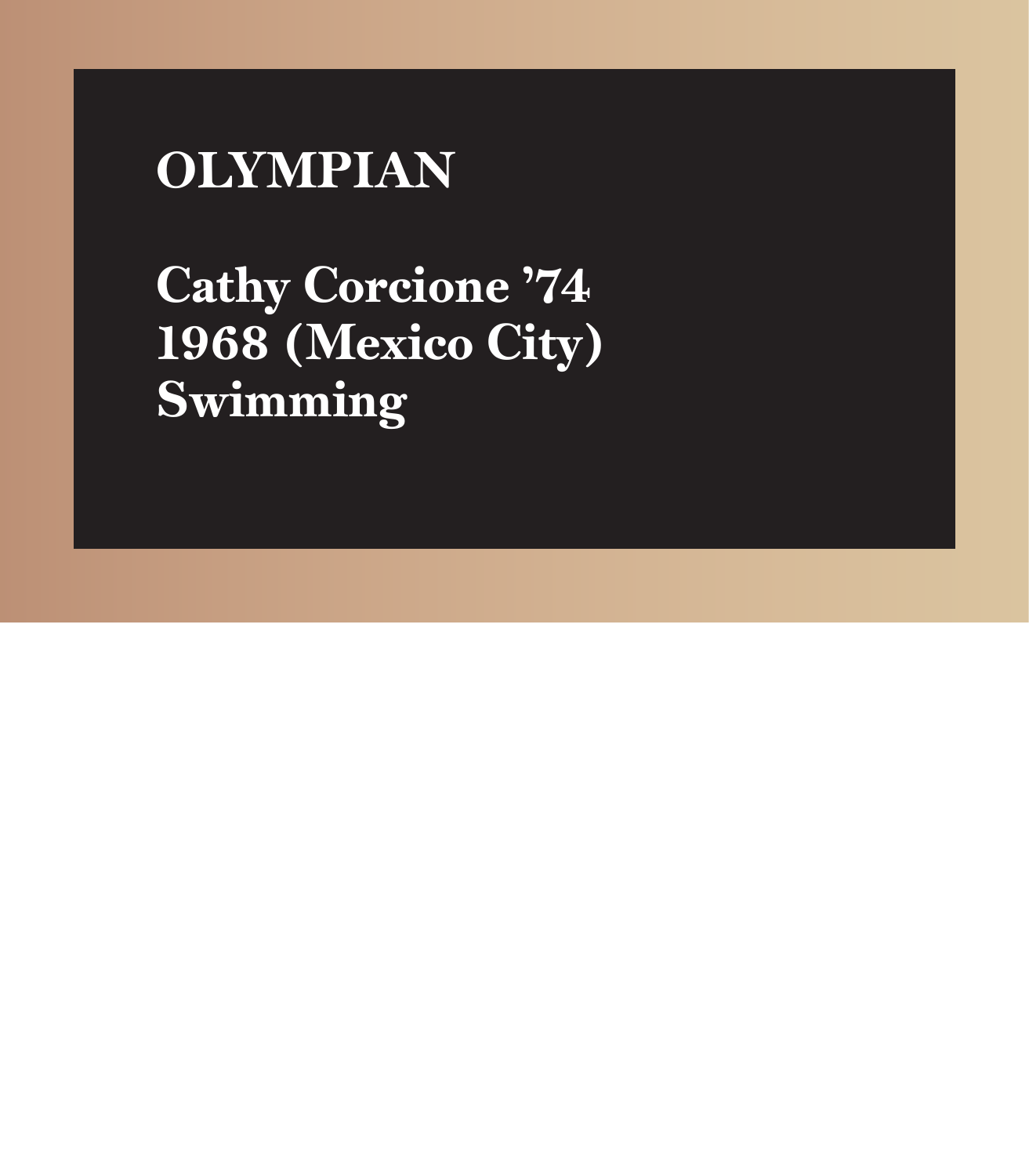Carol Brown '75 1976 (Montreal), 1980 (Moscow), 1984 (Los Angeles) Rowing Bronze (8) 1976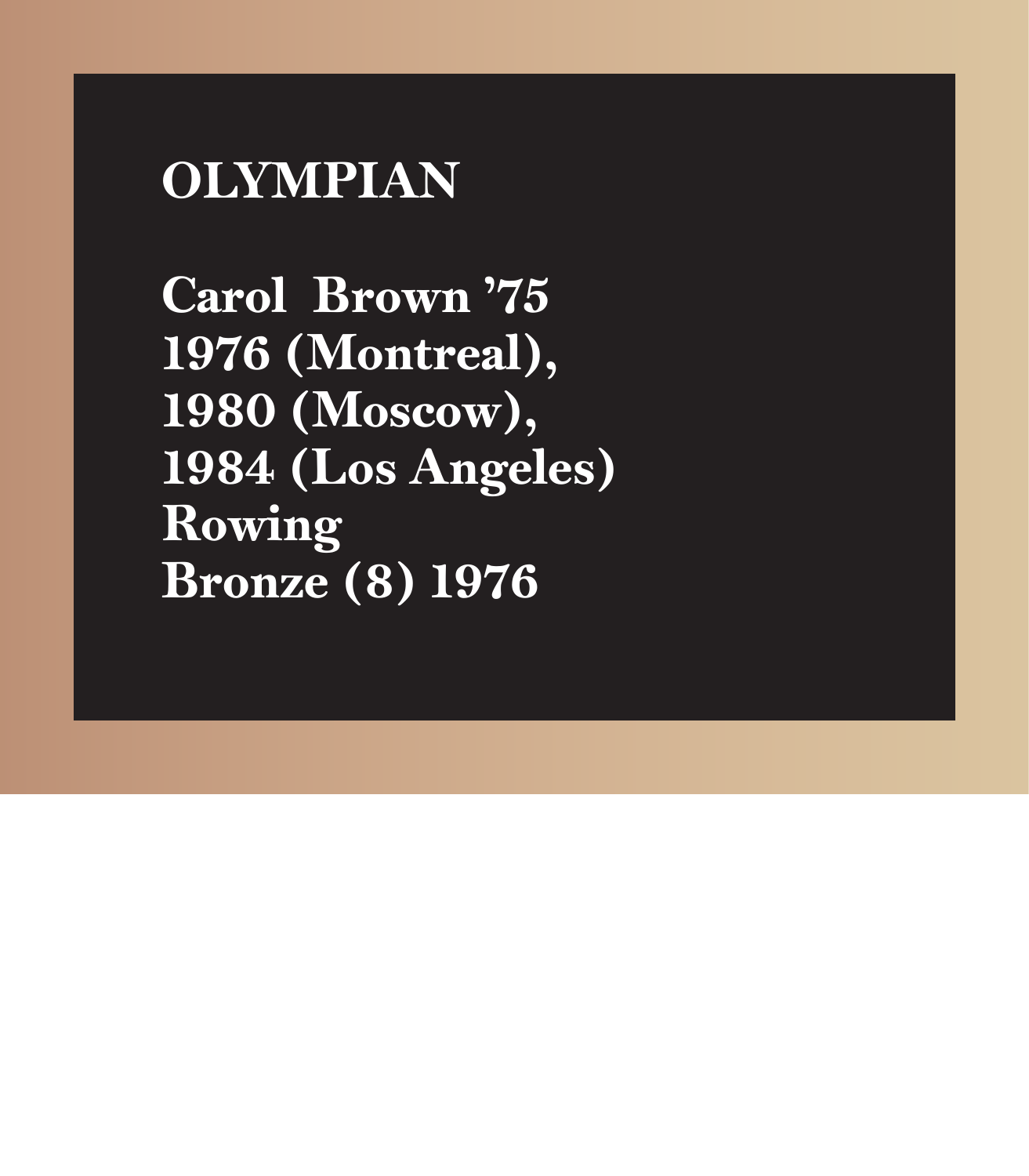í

# Mimi Kellogg '76 1976 (Montreal) Rowing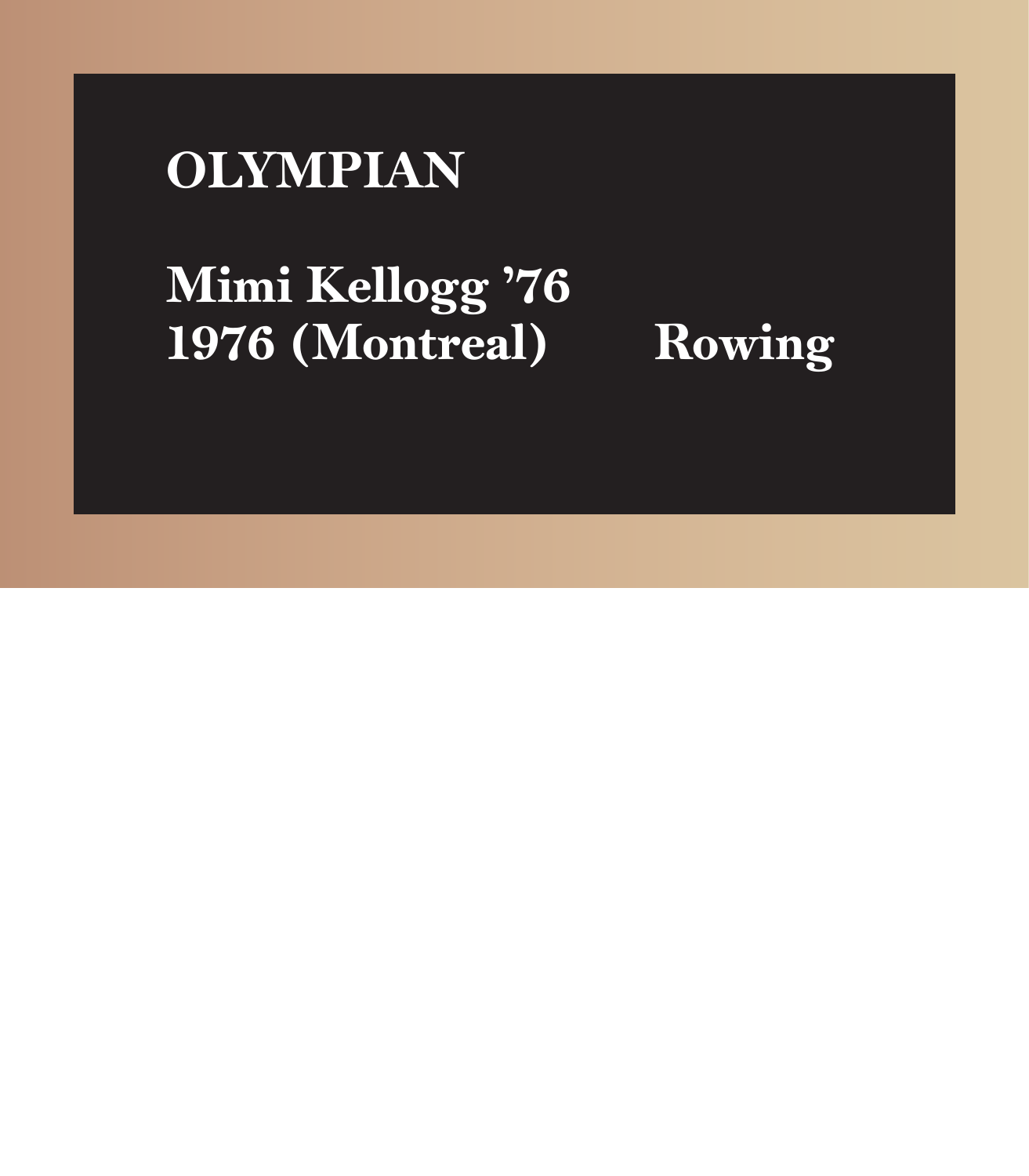Anne Marden '81 1980 (Moscow), 1984 (Los Angeles), 1988 (Seoul), 1992 (Barcelona) Rowing  $Si<sub>l</sub>ver (4+scal<sub>l</sub>)$ 1984, (single scull) 1988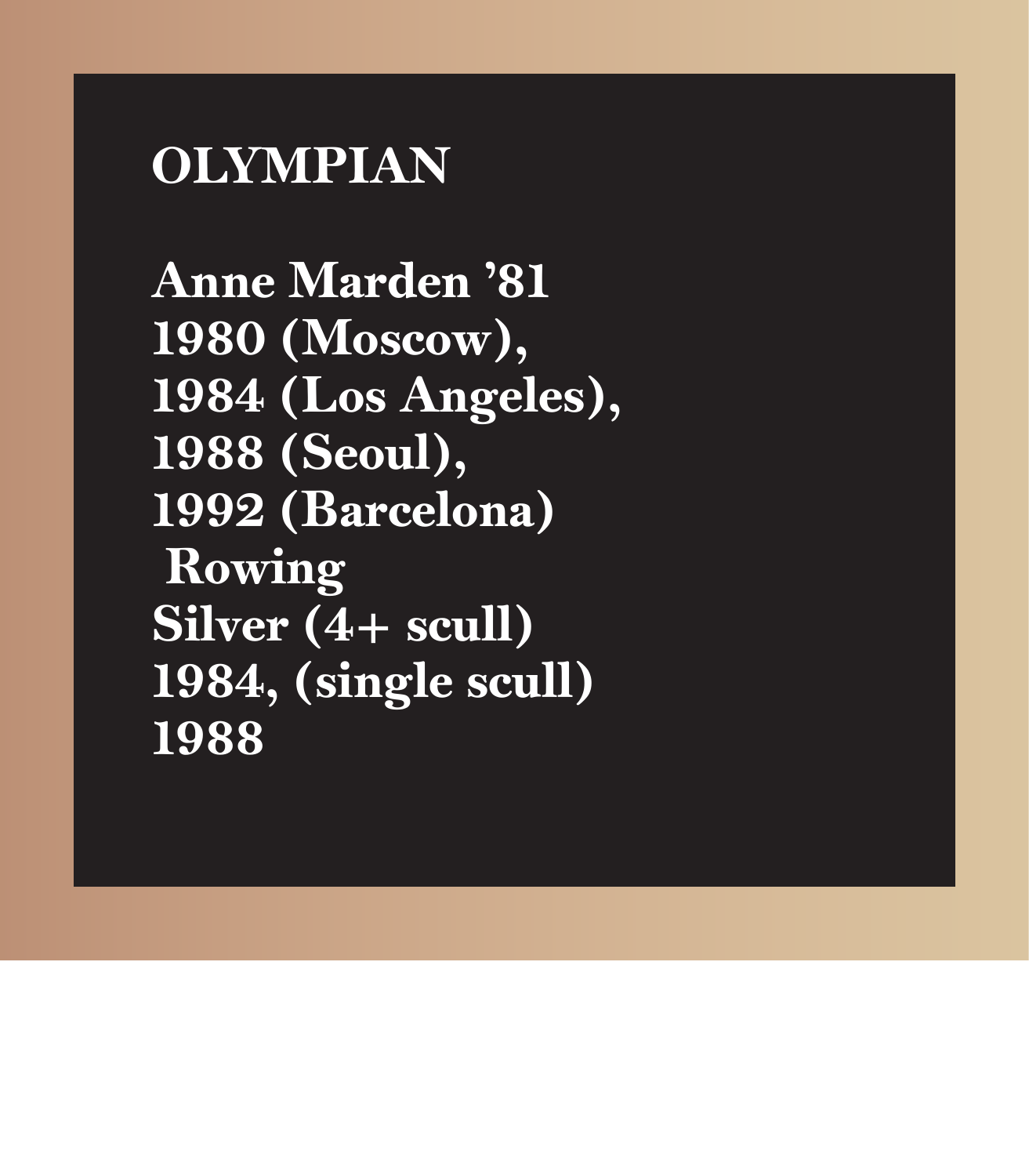Tina Clark '76 1984 (Los Angeles) Rowing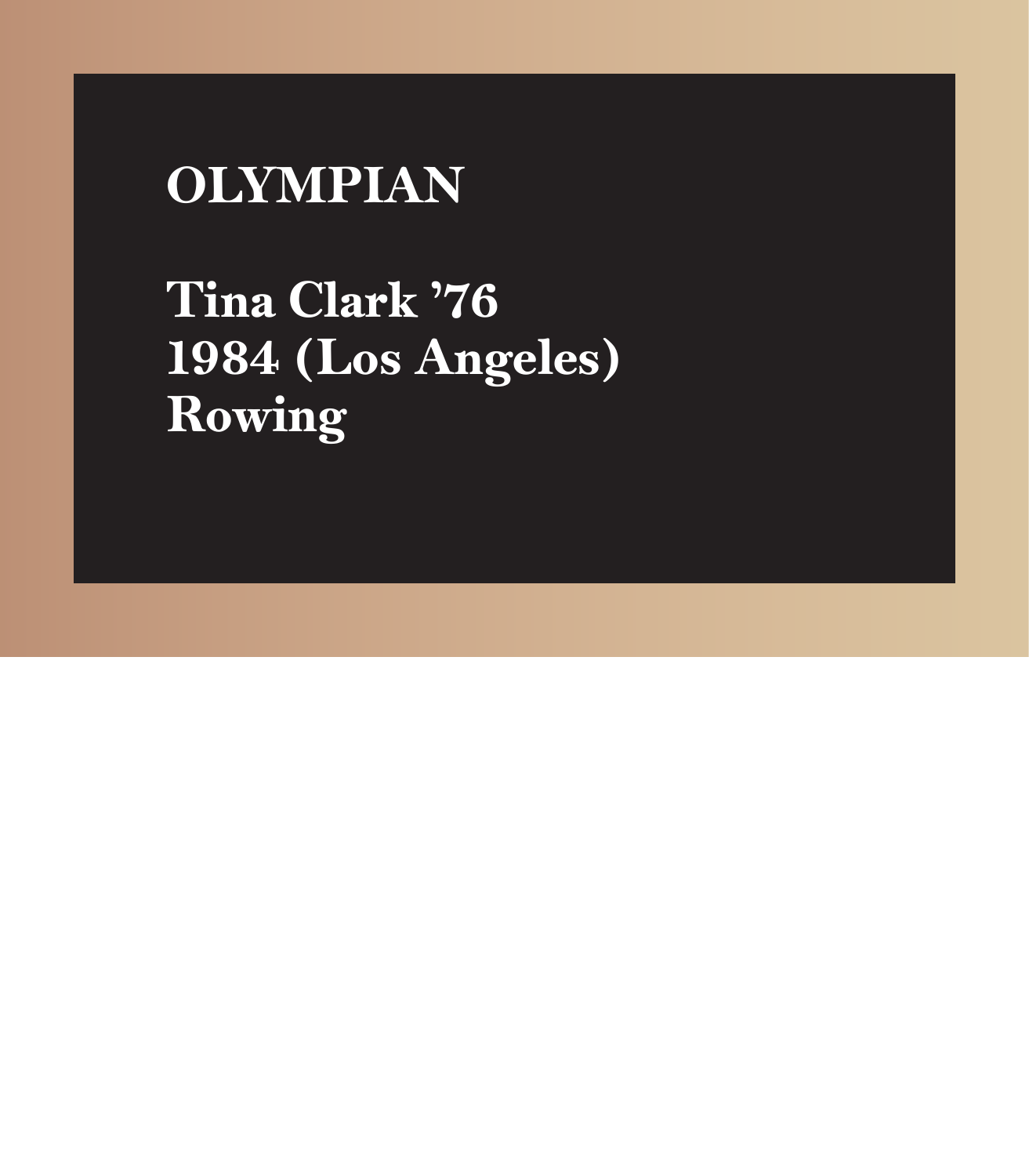Lynn Jennings '83 1988 (Seoul), 1992 (Barcelona), 1996 (Atlanta) Athletics Bronze (10k) 1992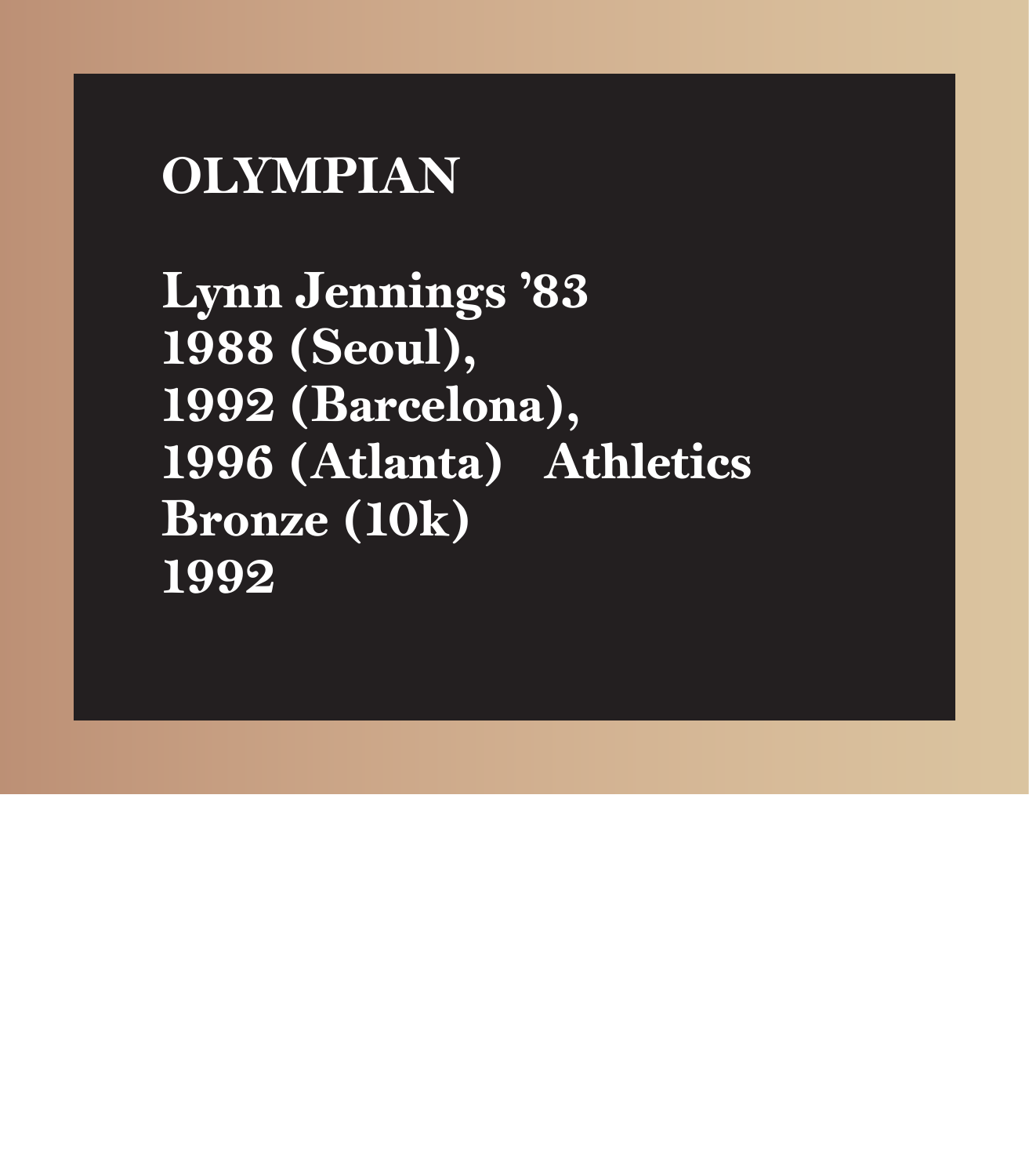# Deborah St. Phard '87 1988 (Seoul) Athletics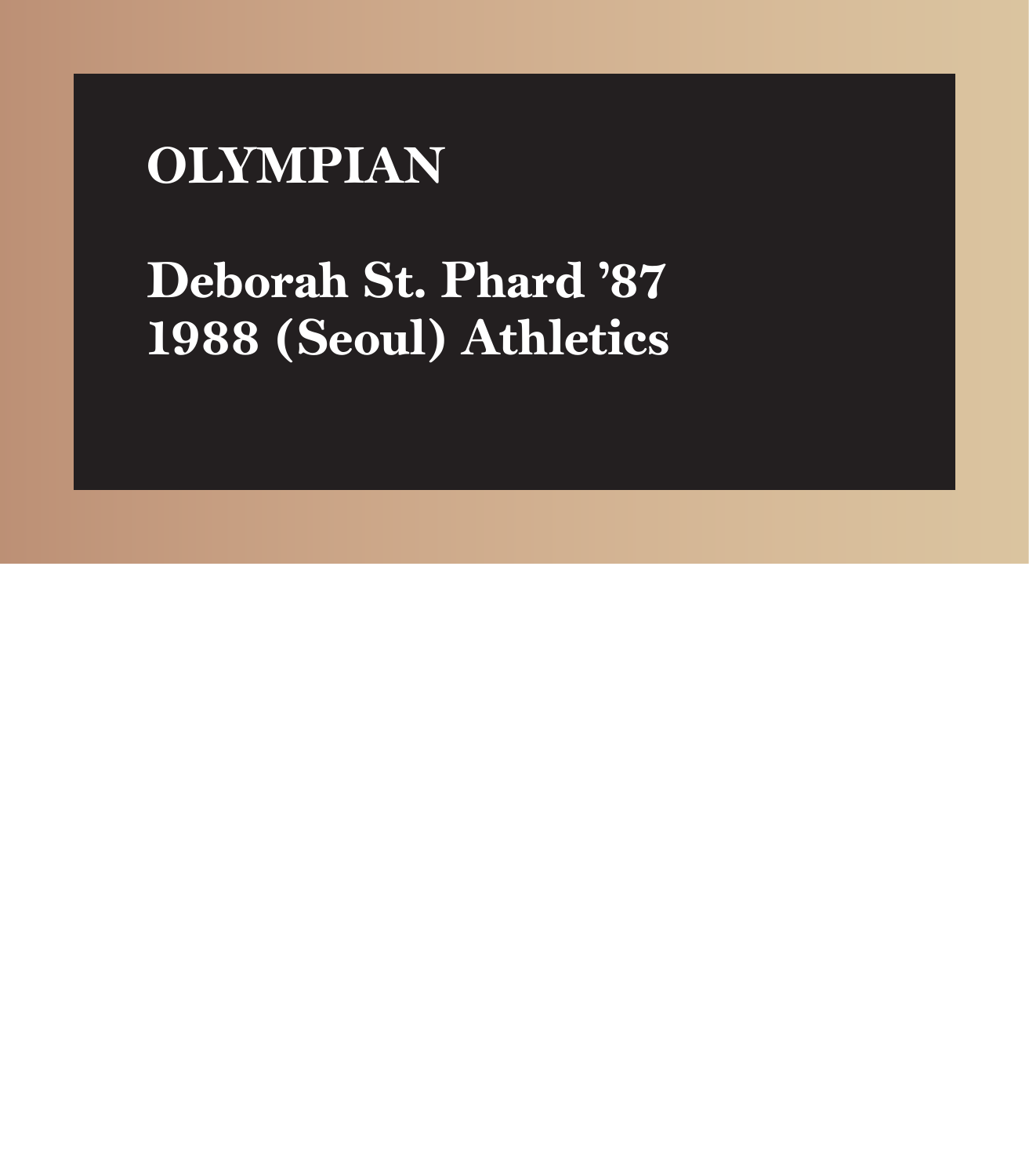# Nathalie Wunderlich '93 1992 (Barcelona) Swimming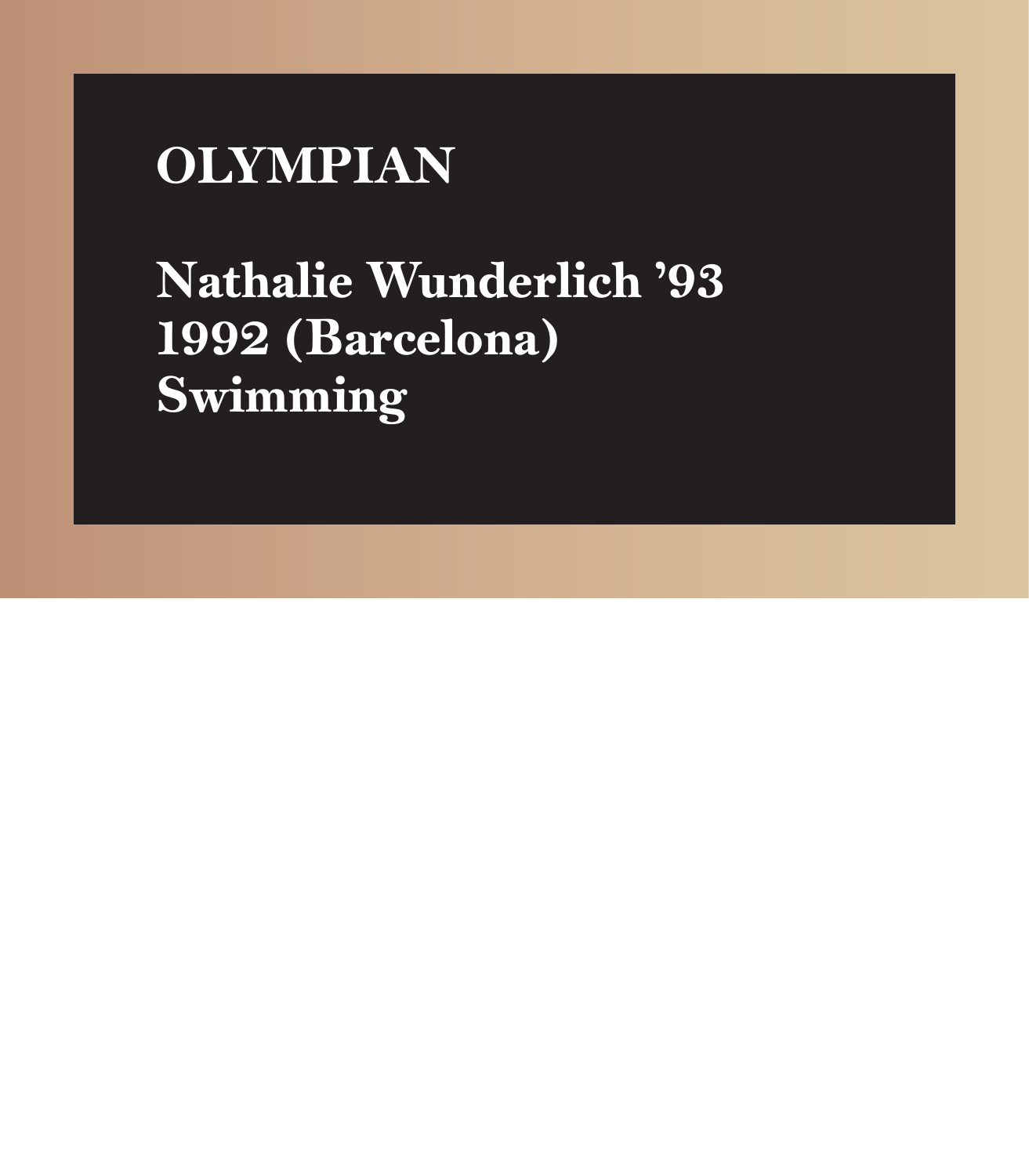Lianna Bennion '95 1996 (Atlanta), 2000 (Sydney), 2004 (Athens) Rowing Silver (8) 2004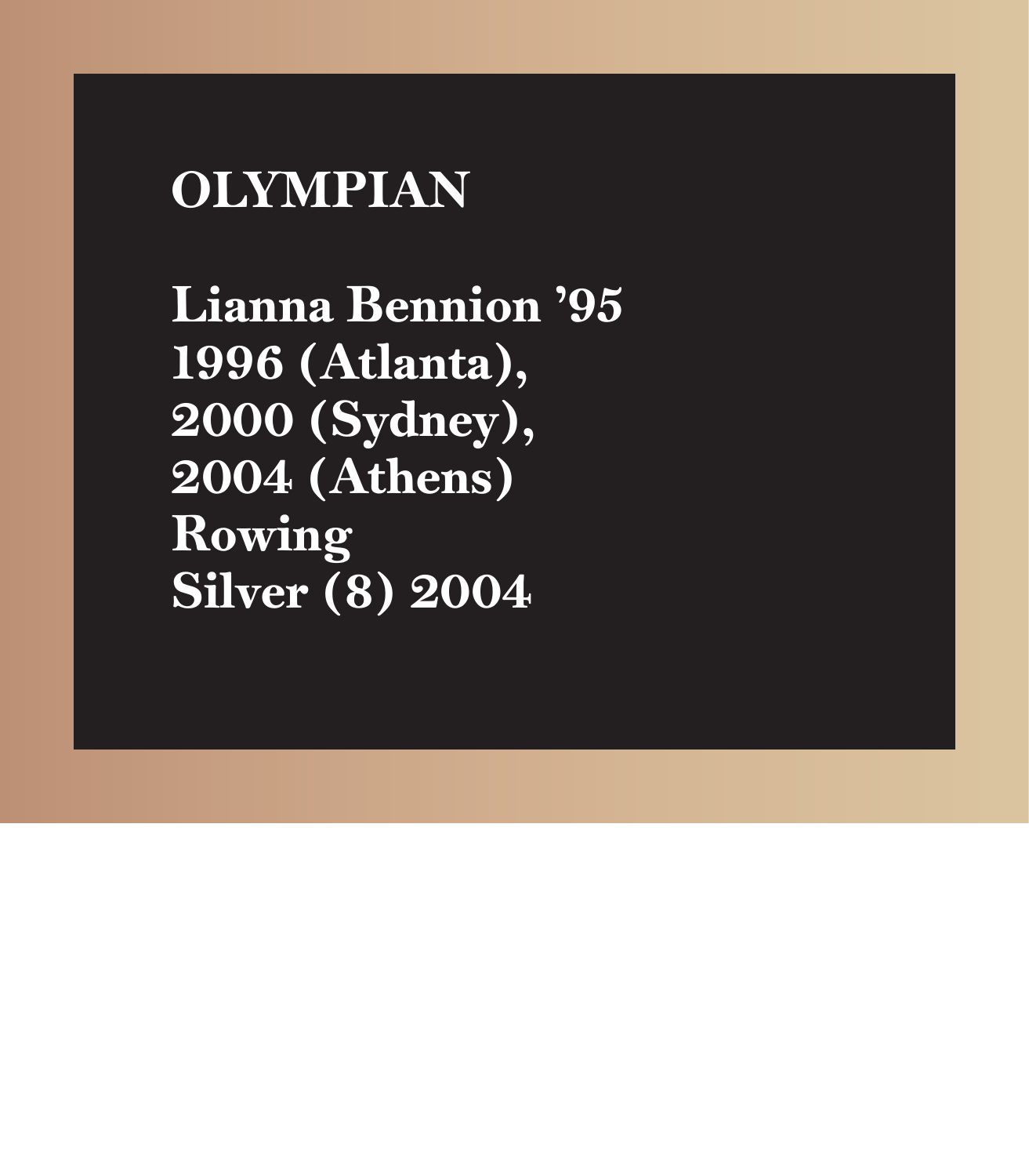

# Andrea Kilbourne '02 2002 (Salt Lake) Ice Hockey Silver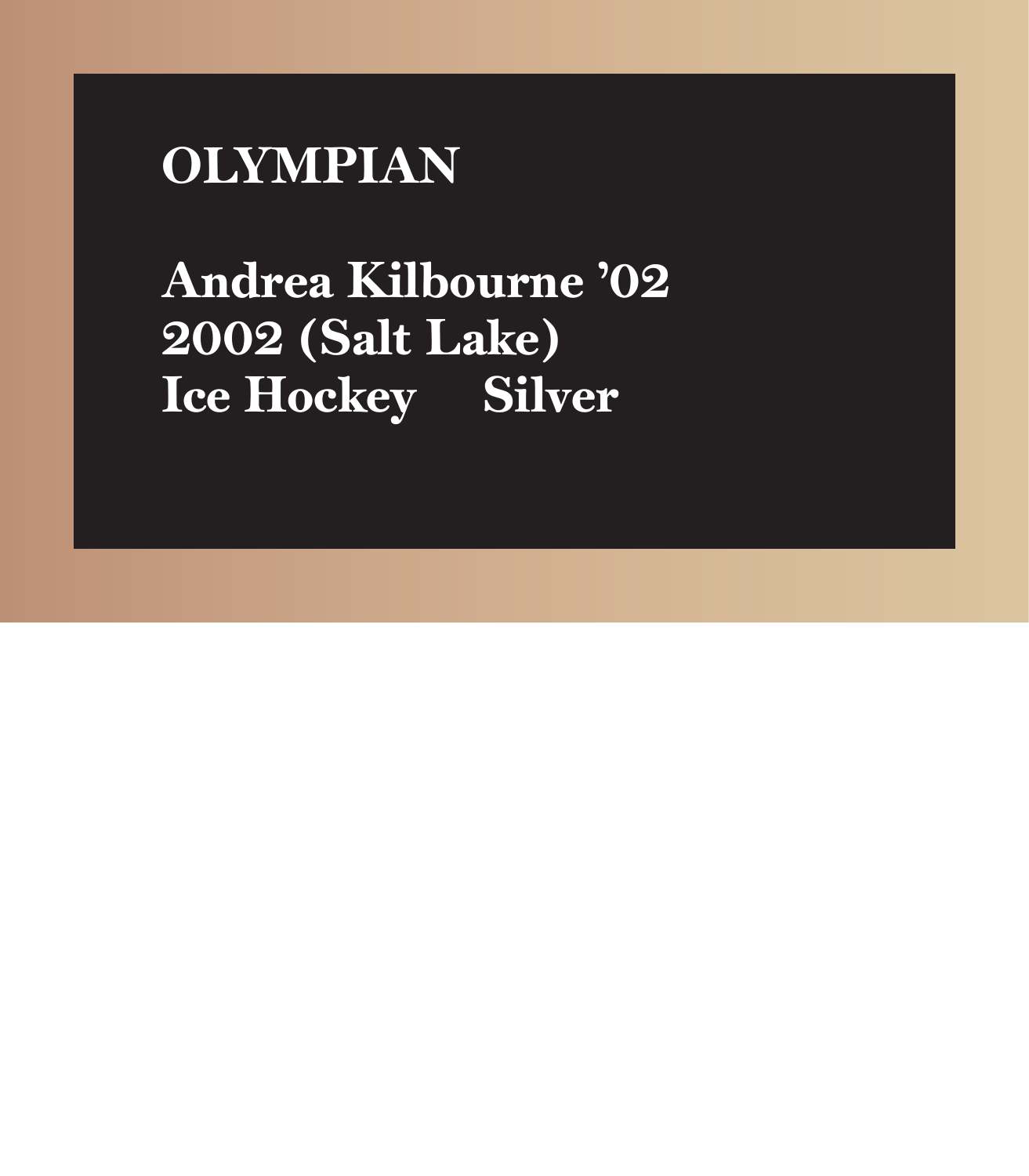Kamara James '08 2004 (Athens) Fencing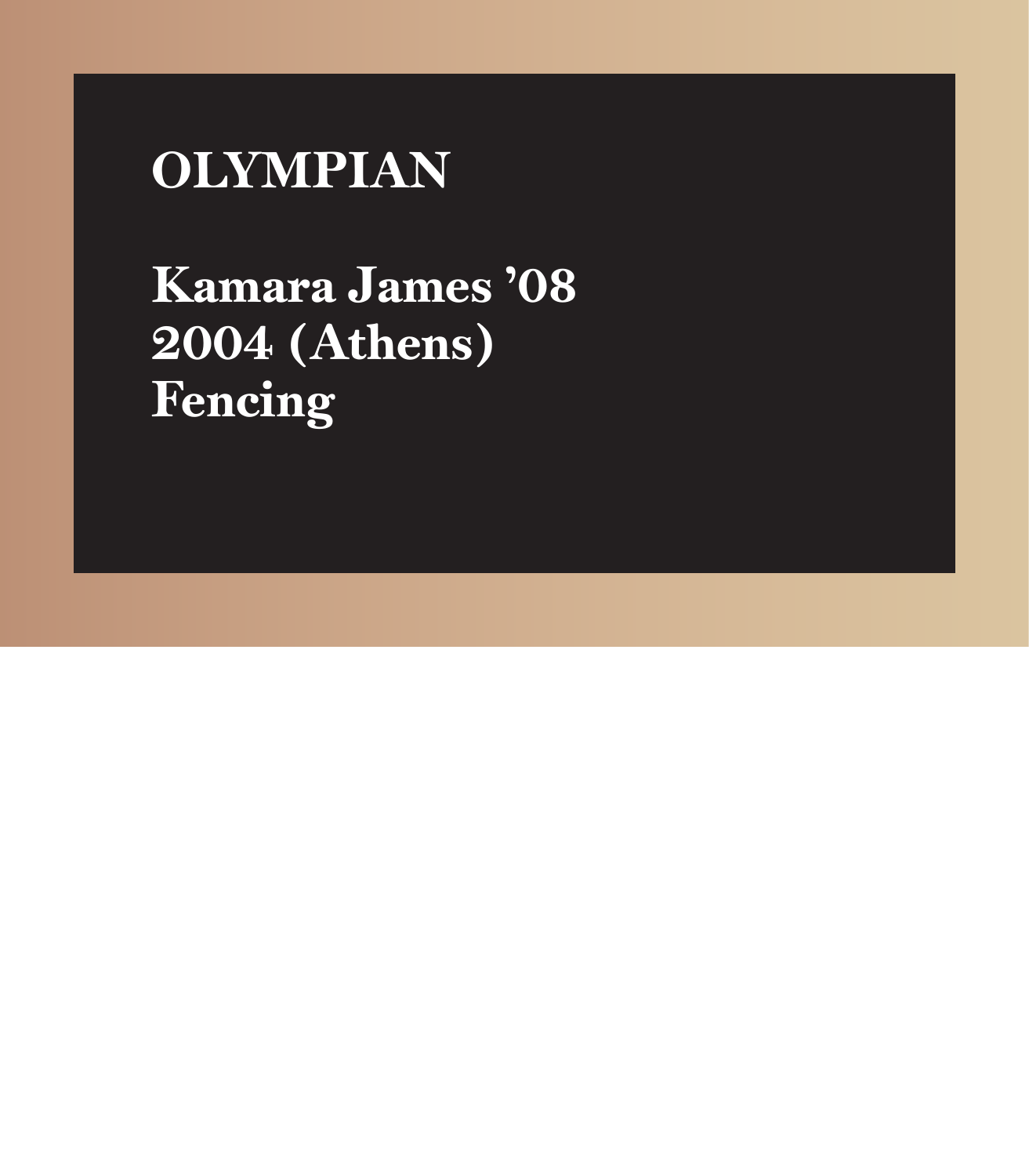# Danika Holbrook '95 2004 (Athens) Rowing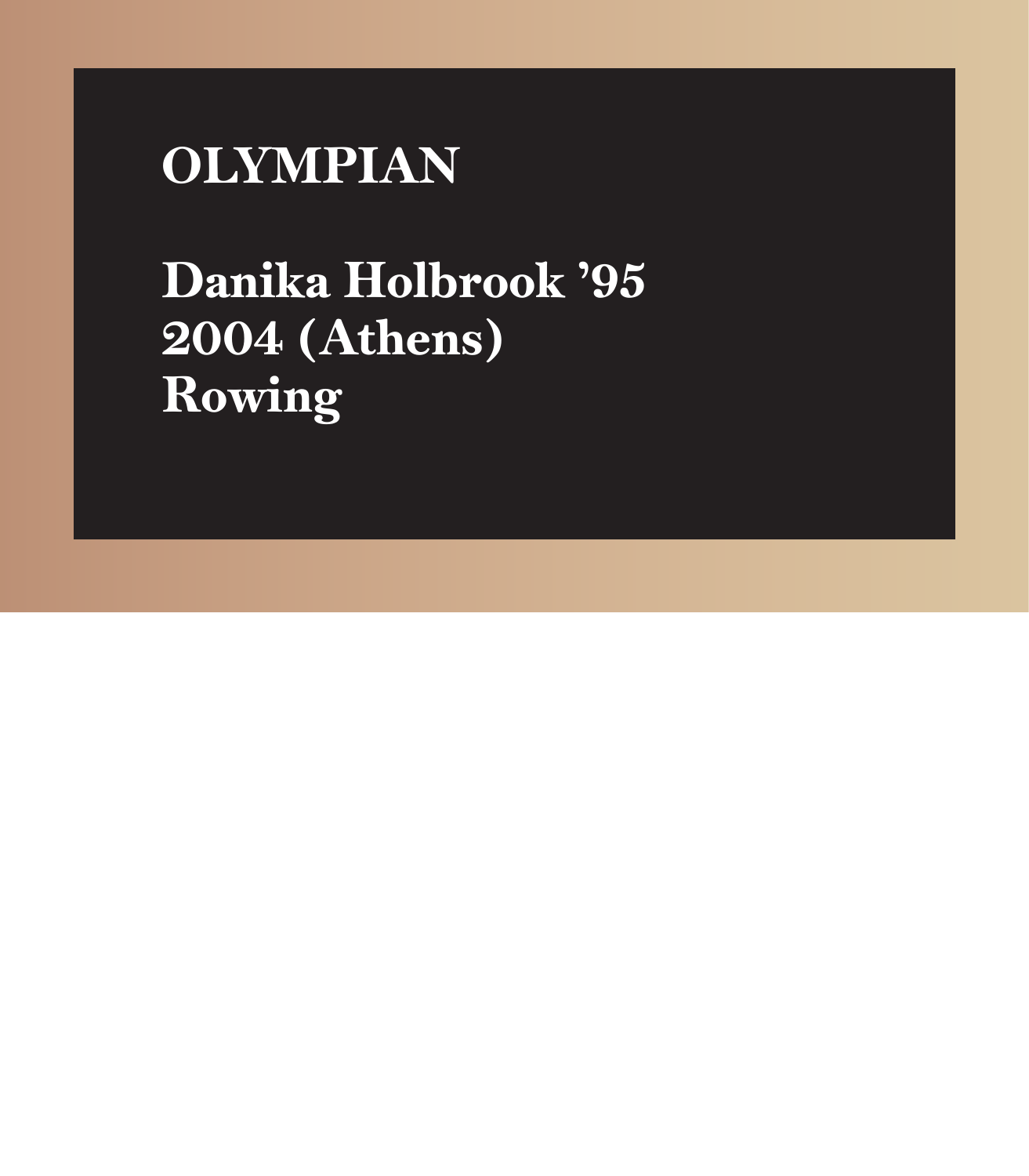Andreanna Morin '06 2004 (Athens), 2008 (Beijing), 2012 (London) Rowing Silver (8) 2012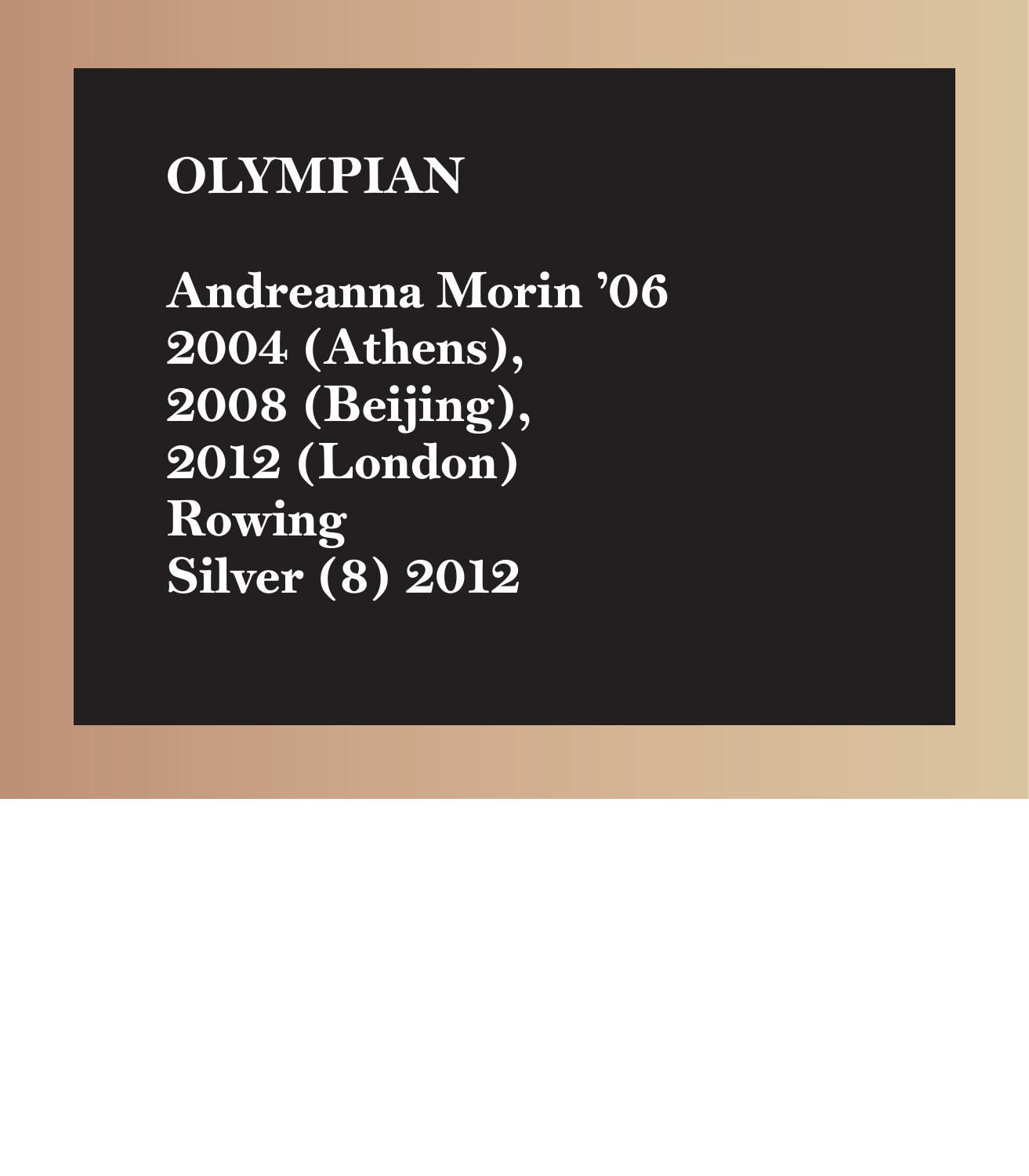Tanya Kalivas '01 2004 (Athens) **Soccer**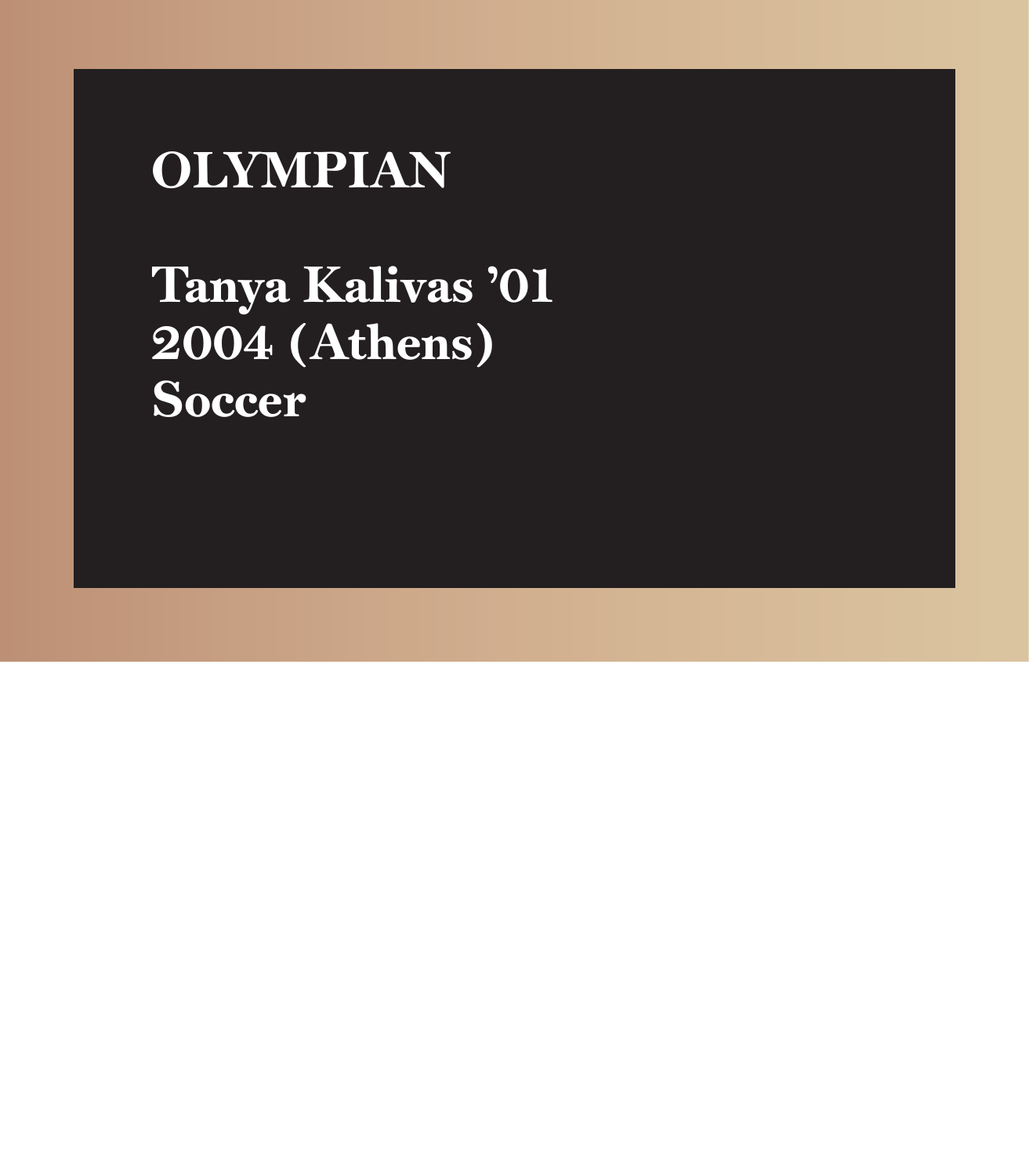

## Nikola Holmes '03 2006 (Turin) Ice Hockey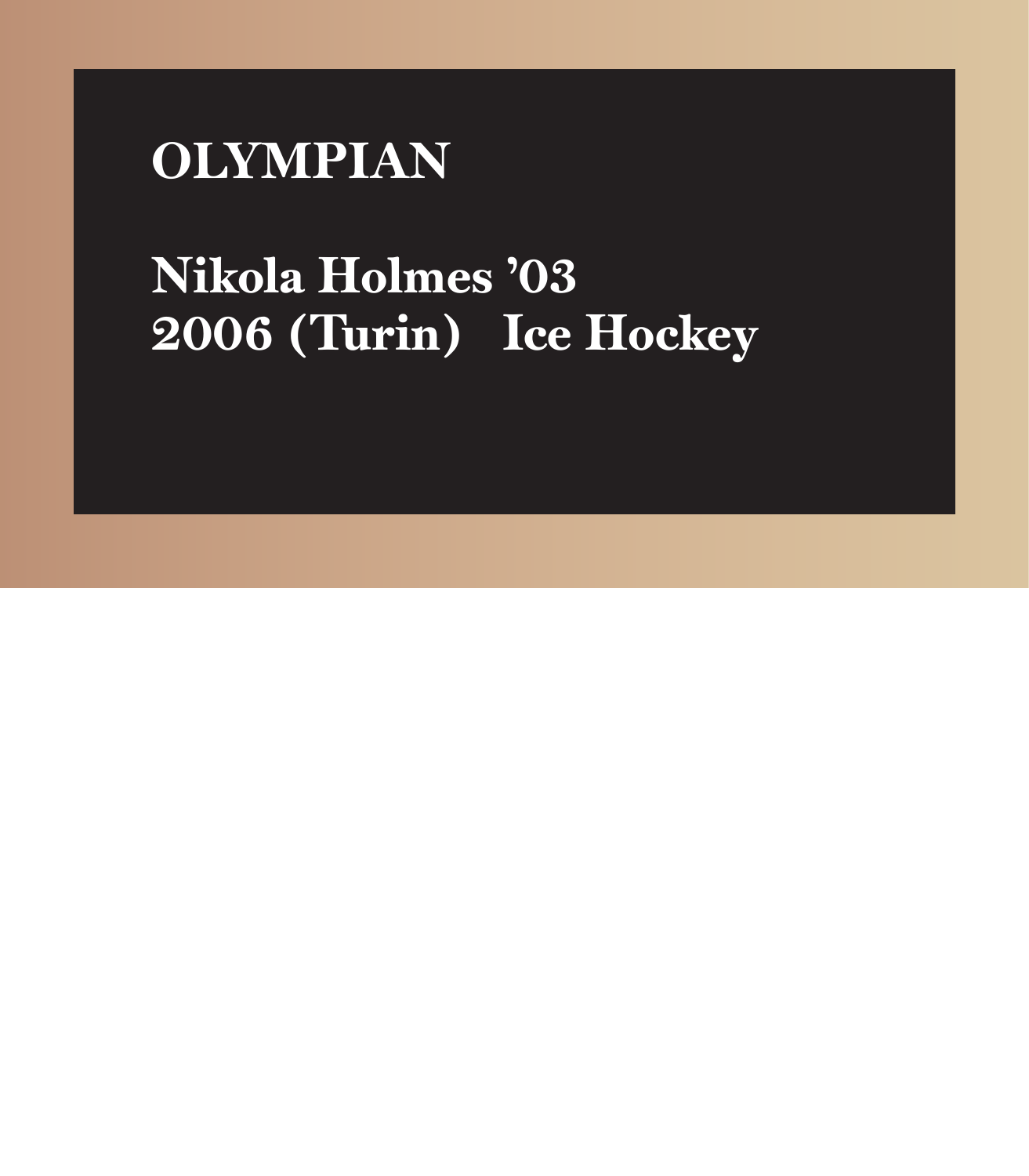Sandra Fong '13 2008 (Beijing) Shooting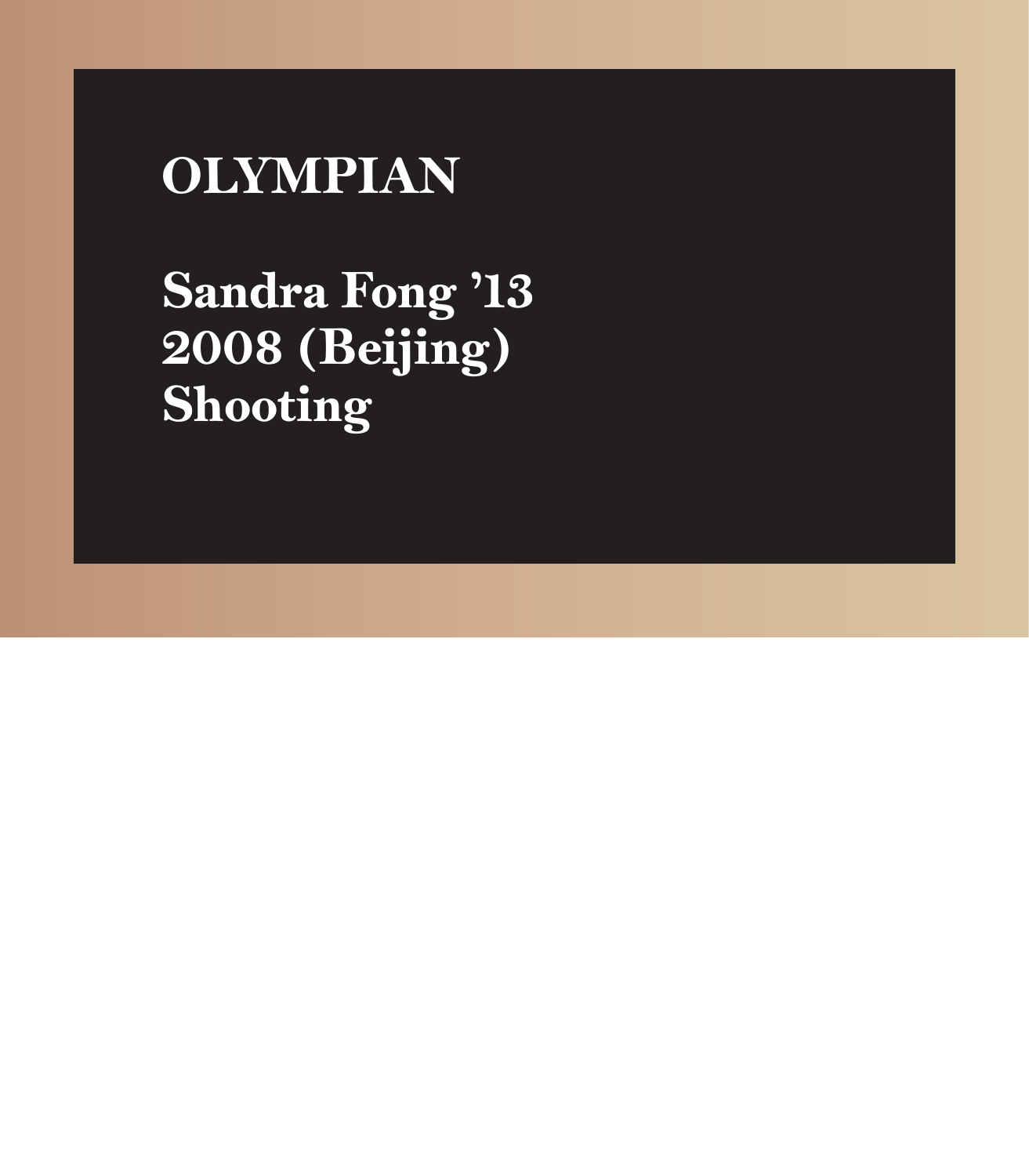Caroline Lind '06 2008 (Beijing), 2012 (London) Rowing Gold (8) 2008, 2012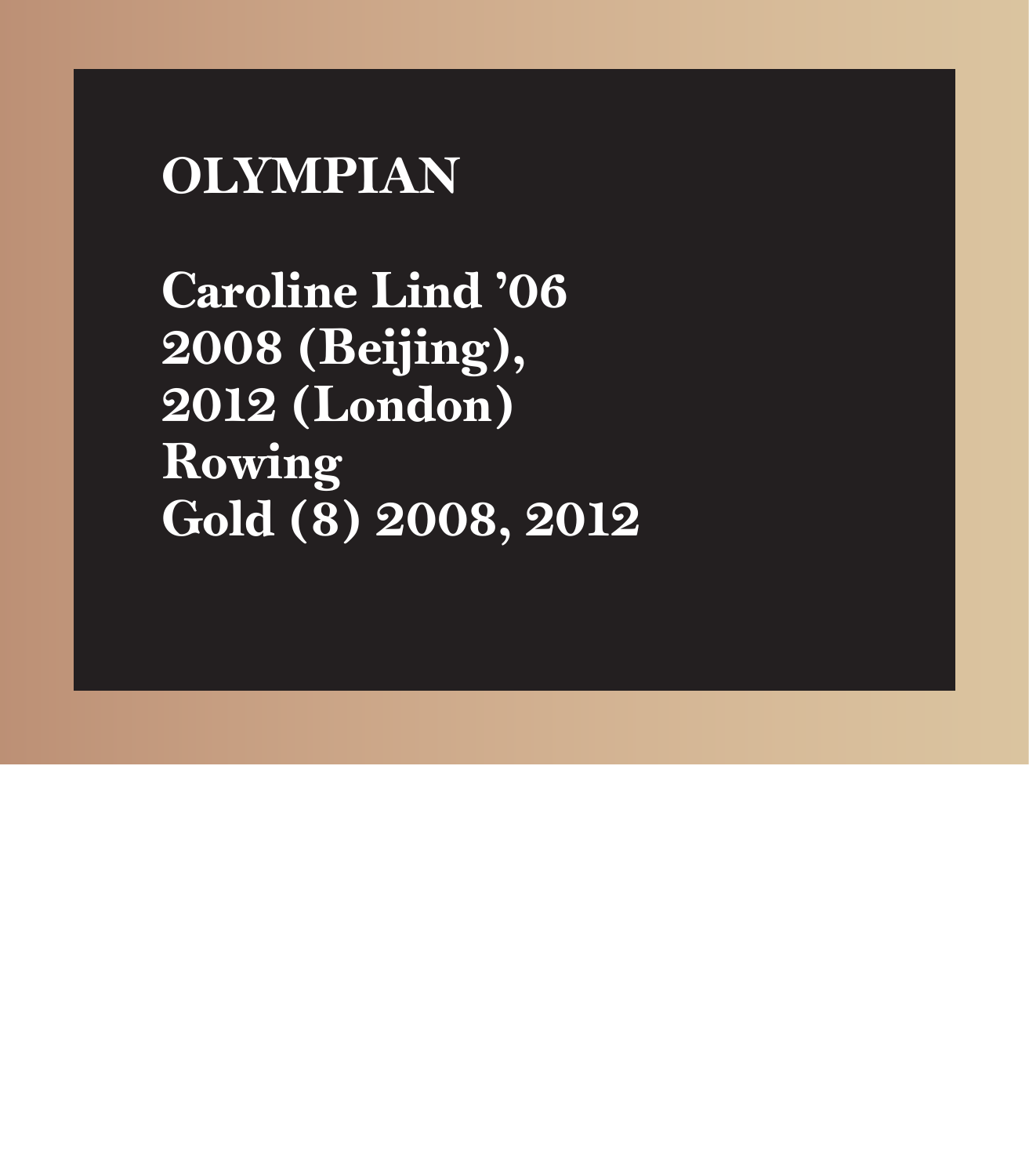Diana Matheson '08 2008 (Beijing), 2012 (London), 2016 (Rio) **Soccer** Bronze 2012, 2016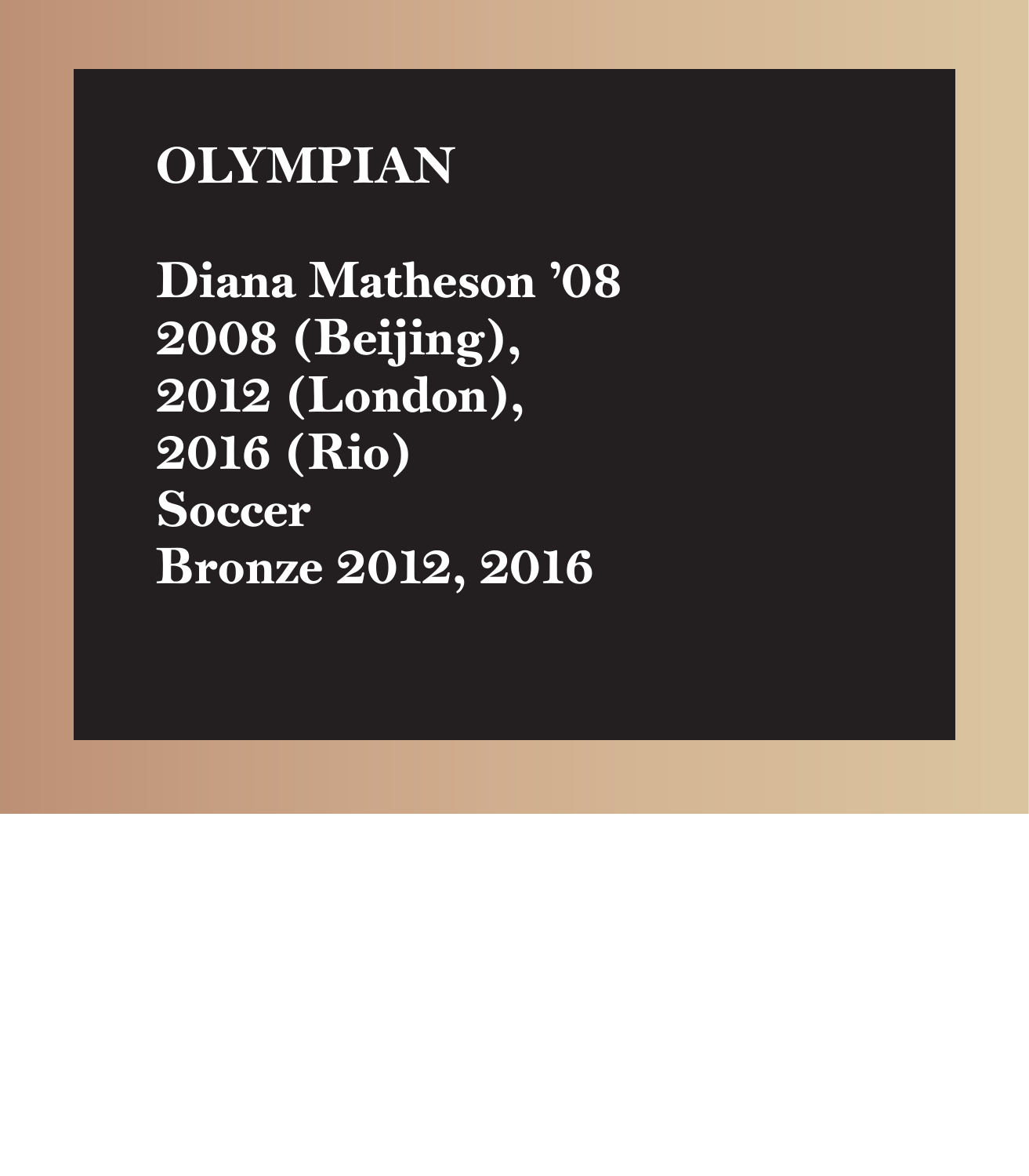# Meredith Michaels-Beerbaum '92 2008 (Beijing) Equestrian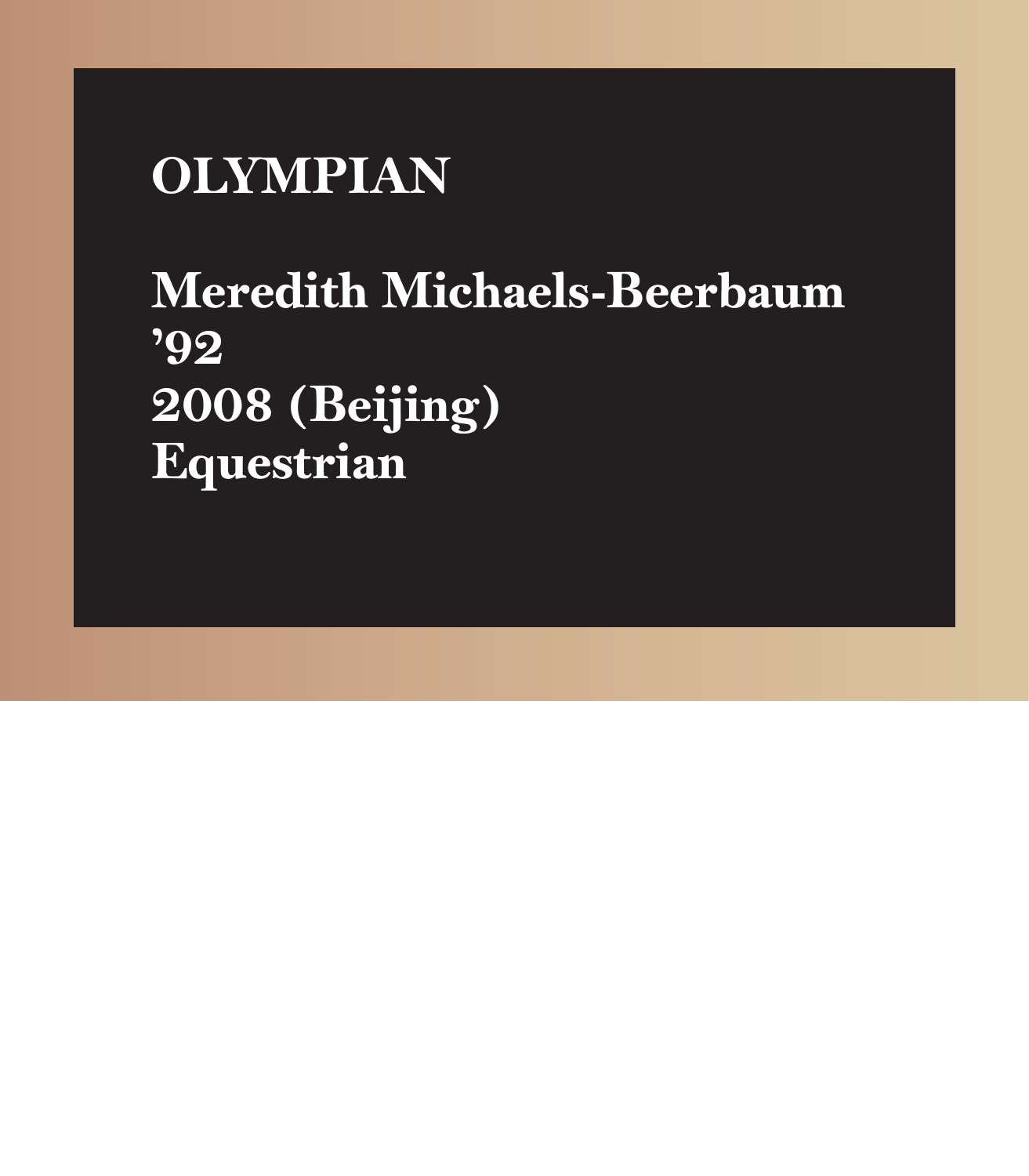Lia Pernell '03 2008 (Beijing) Rowing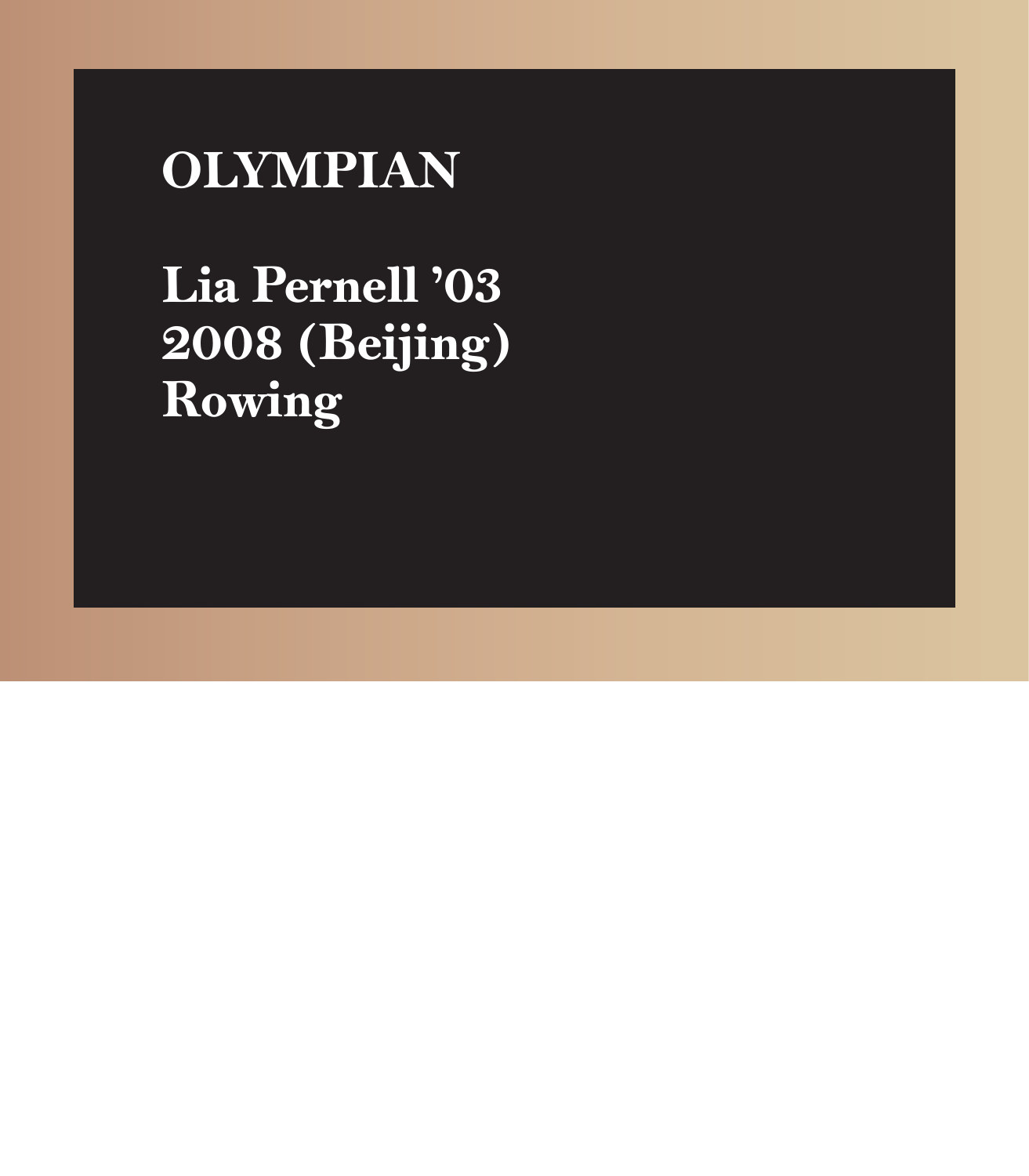# Sara Hendershot '12 2012 (London) Rowing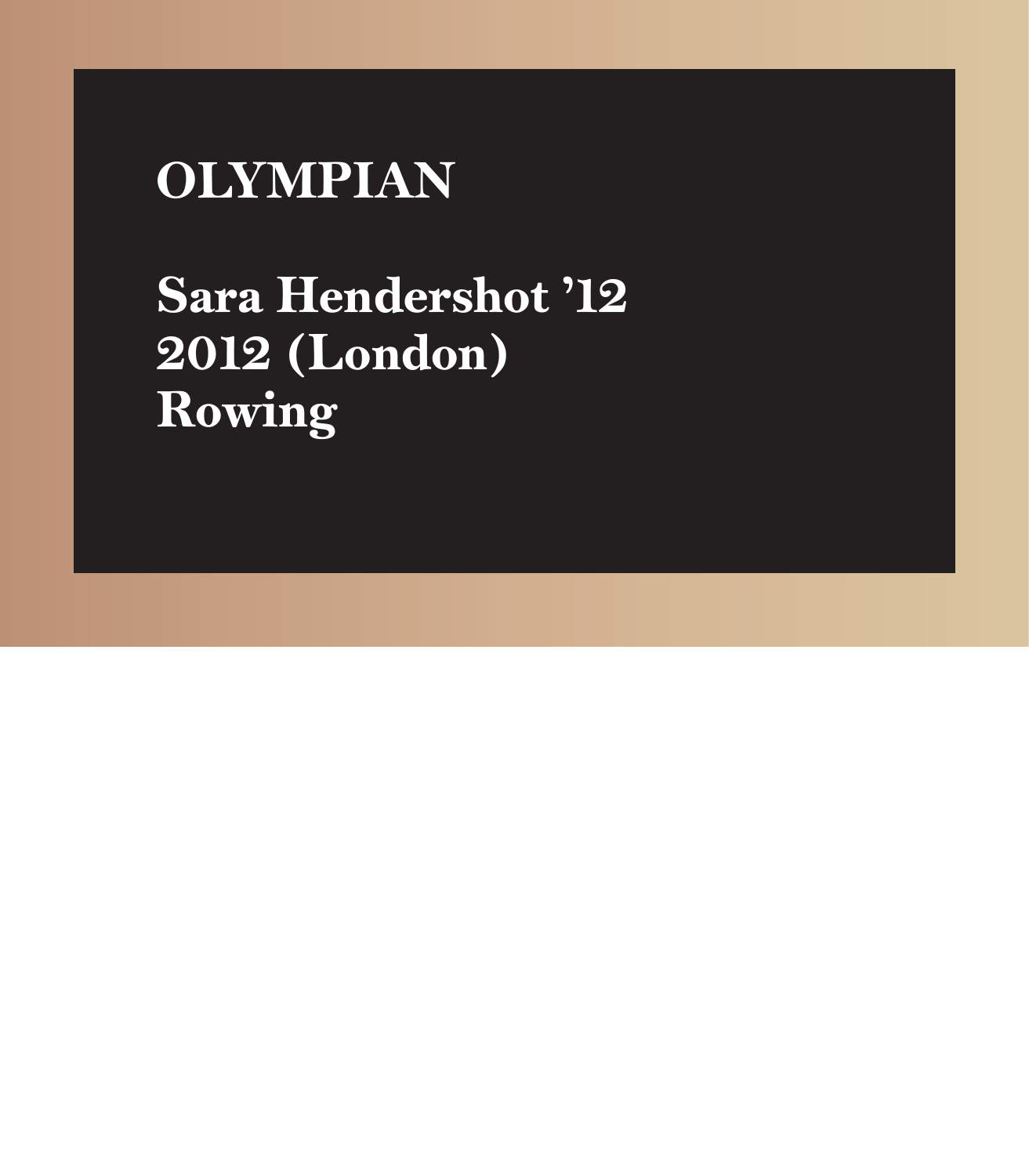# Julia Reinprecht '14 2012 (London), 2016 (Rio) Field Hockey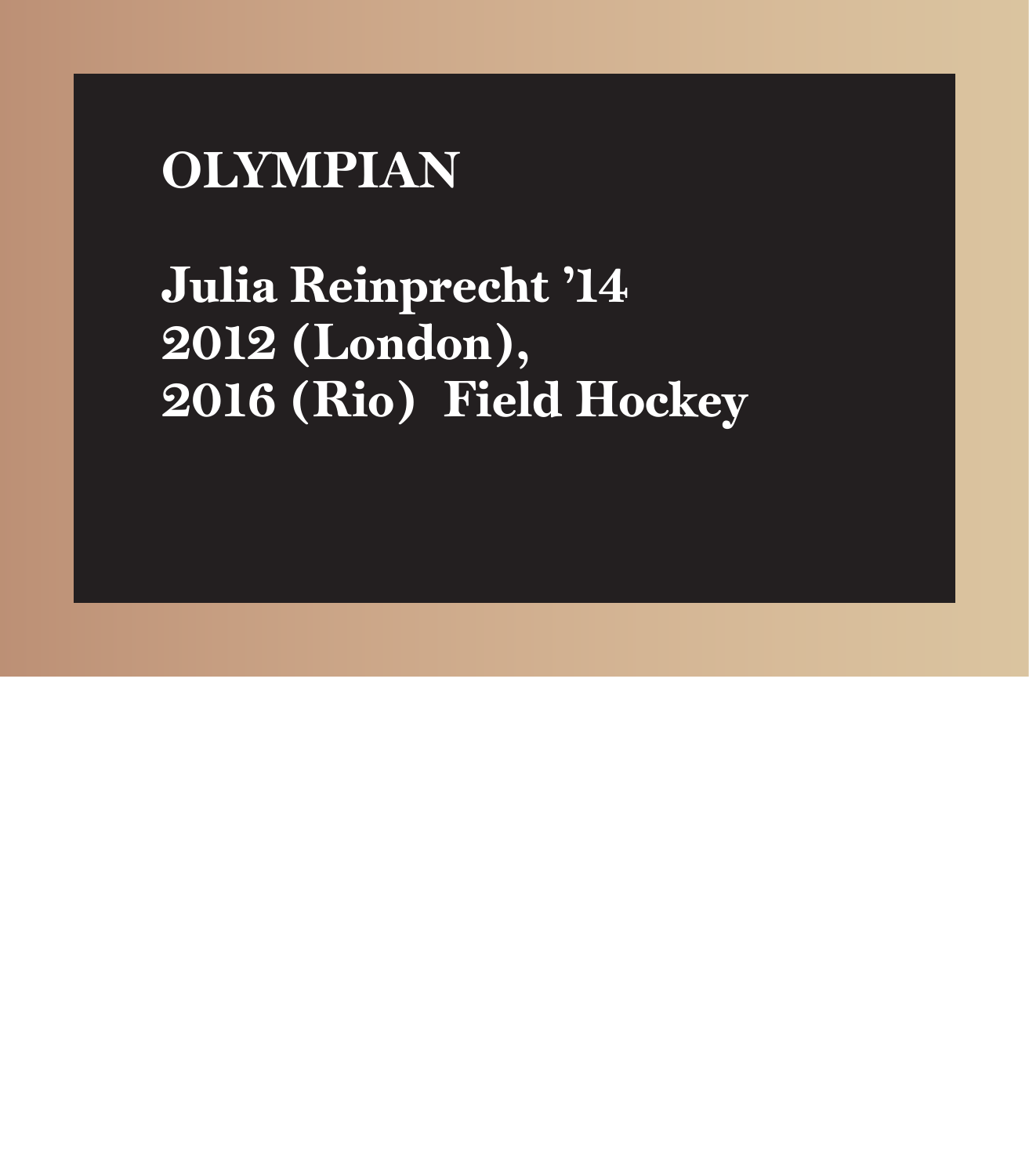Katie Reinprecht '13 2012 (London), 2016 (Rio) **Field Hockey**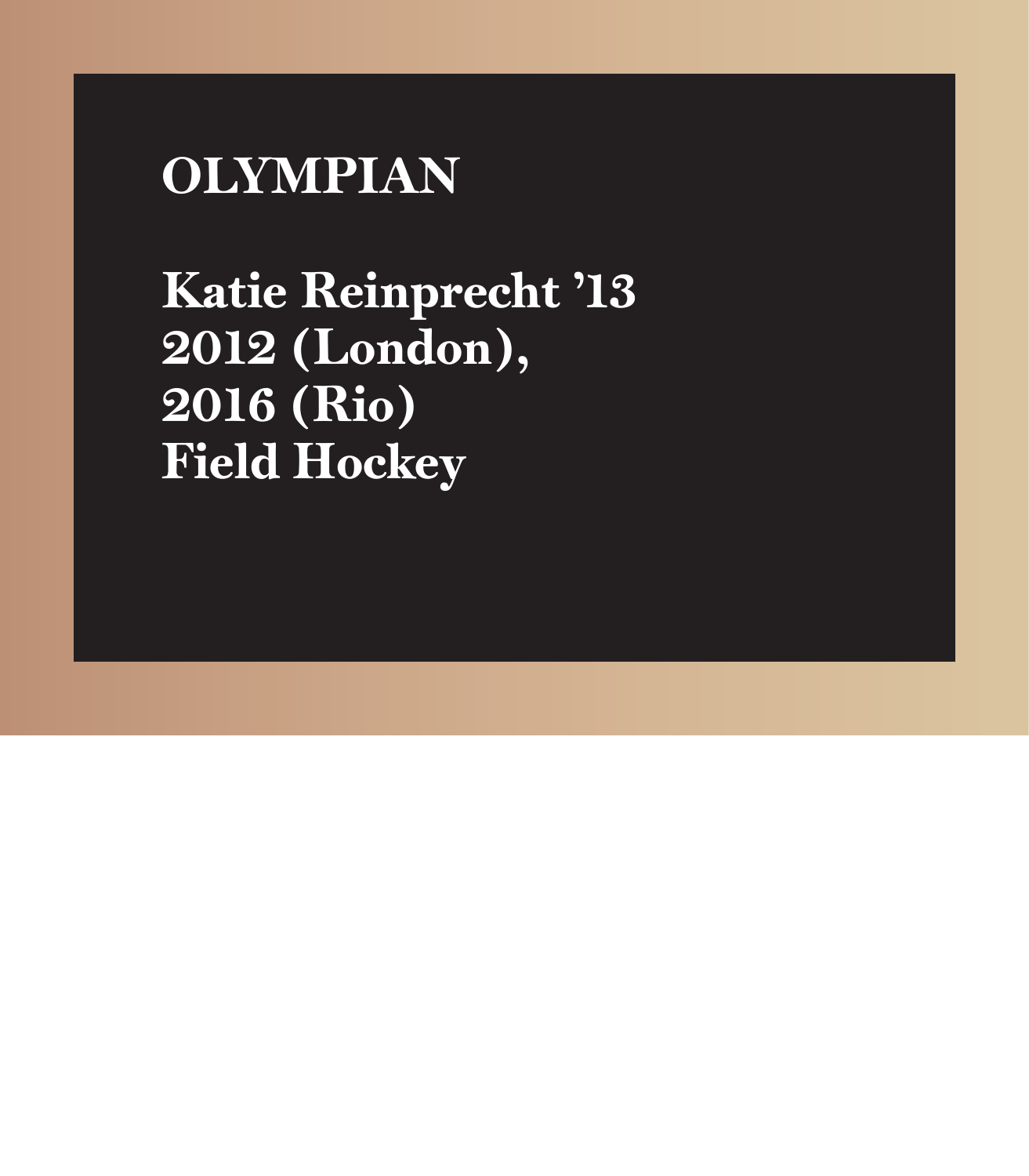Susannah Scanlan '14 2012 (London) Fencing Bronze (team epee)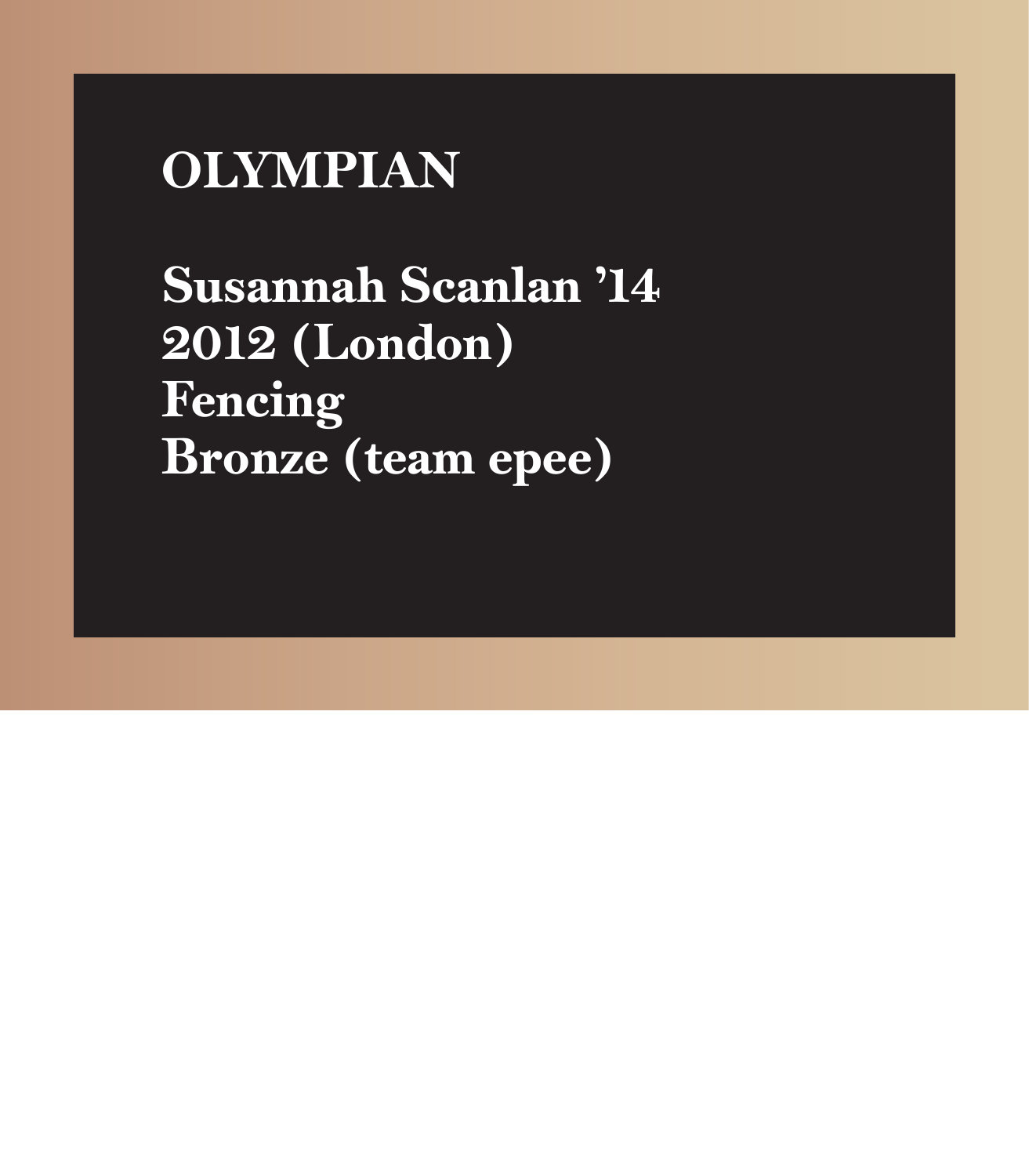Gevvie Stone '07 2012 (London), 2016 (Rio) Rowing Silver 2016 (singles)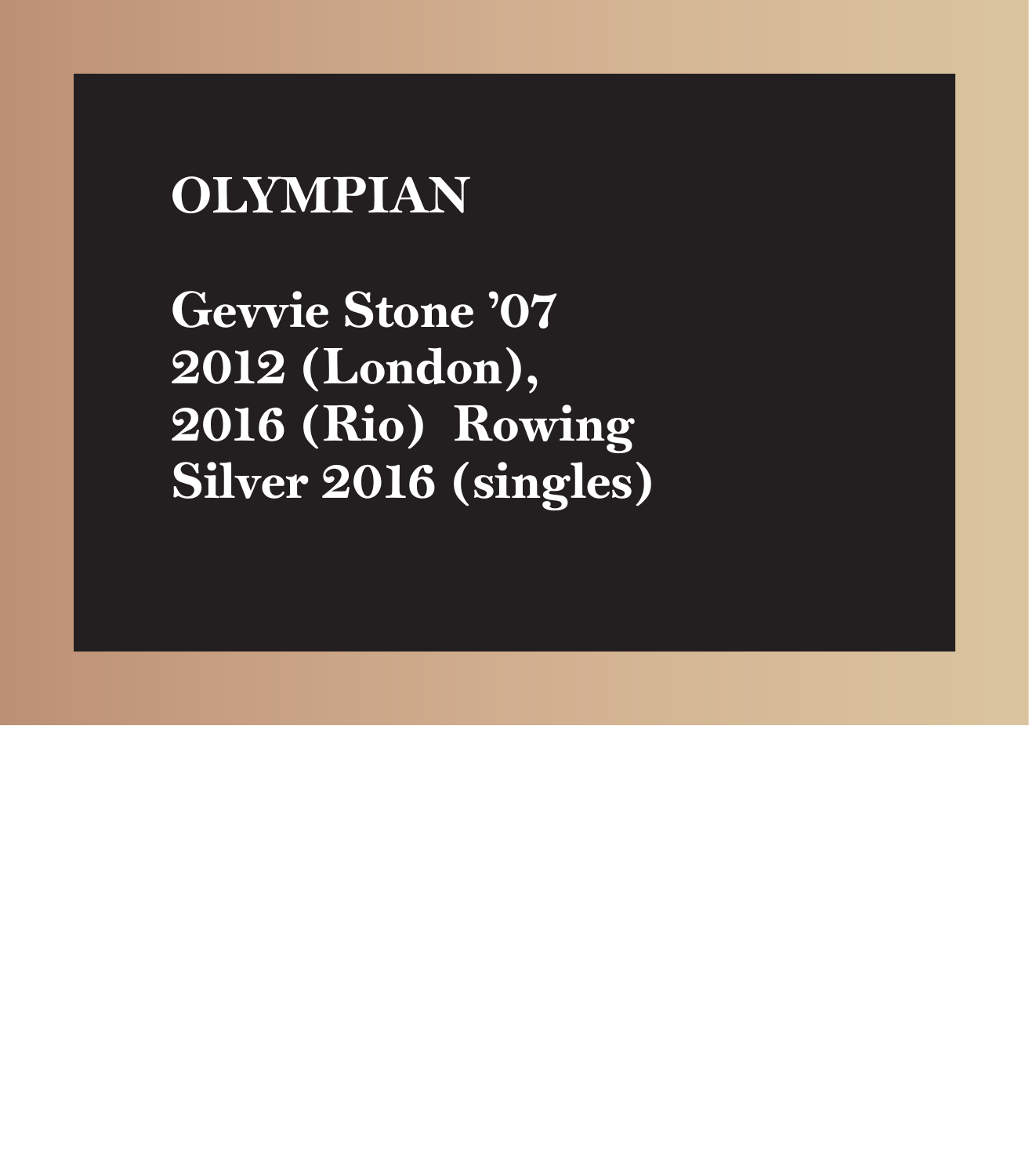Lauren Wilkinson '11 2012 (London), 2016 (Rio) Rowing Silver (8)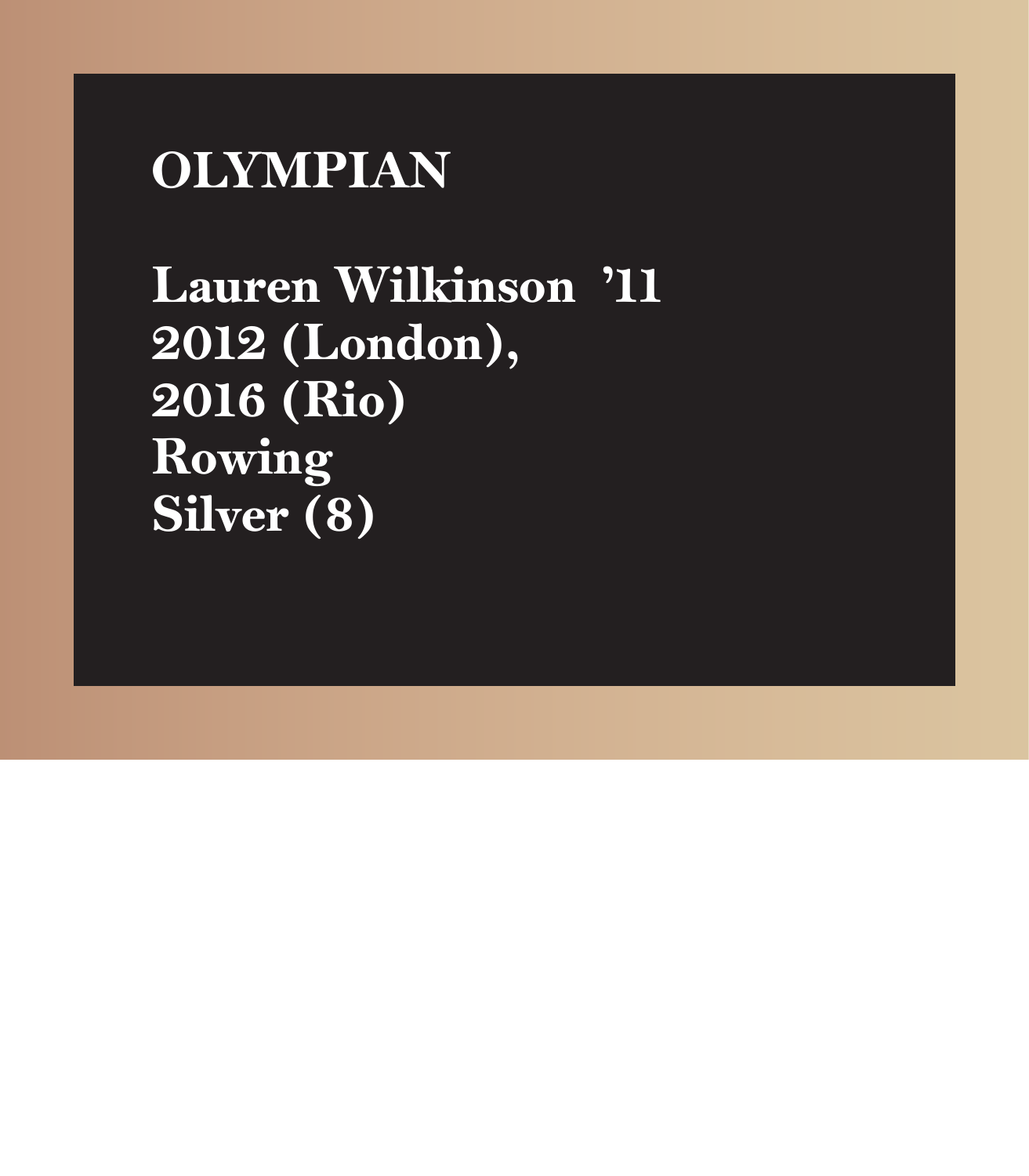

Ariel Hsing '17 2012 (London) Table Tennis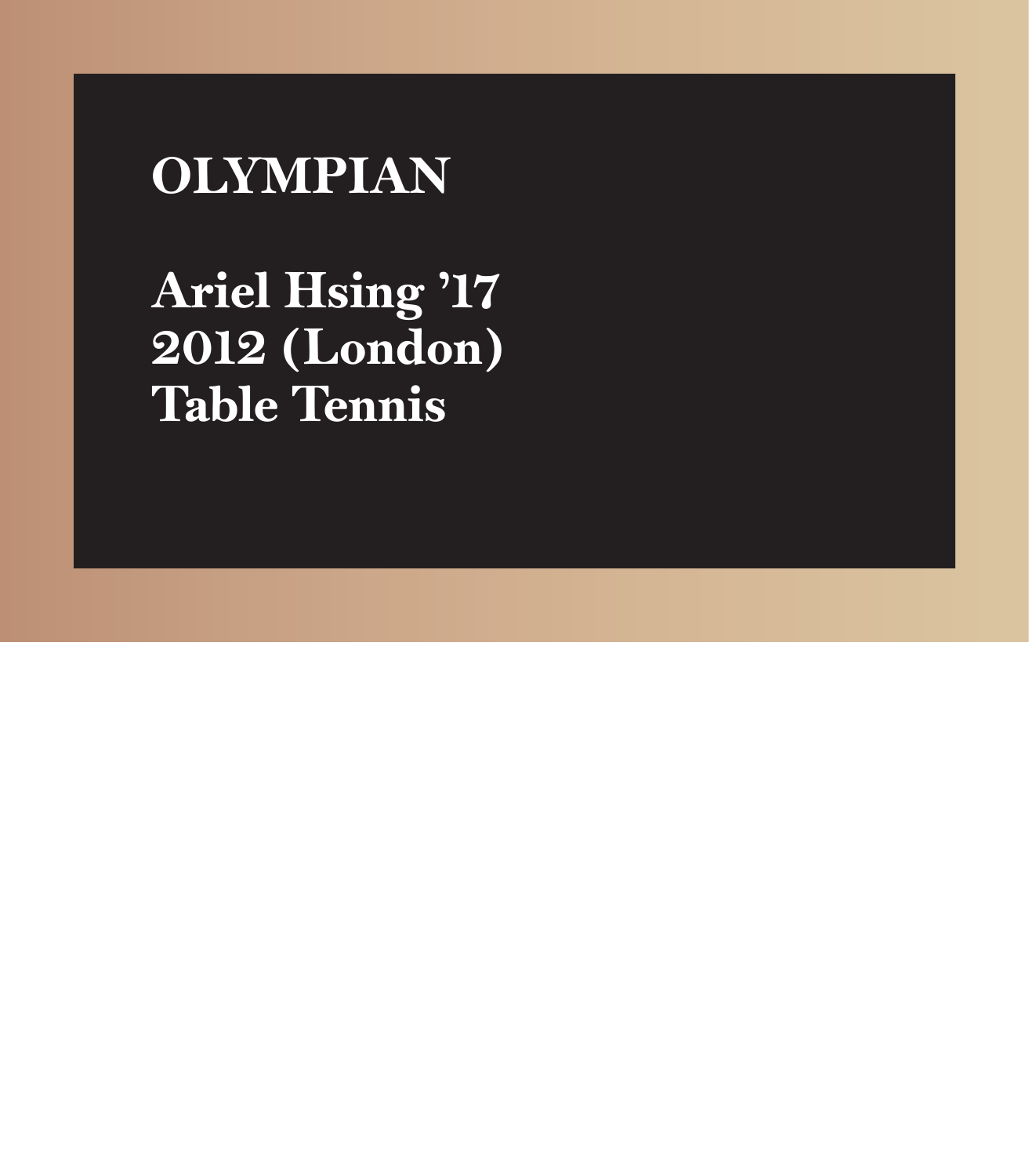Erica Wu '18 2012 (London) Table Tennis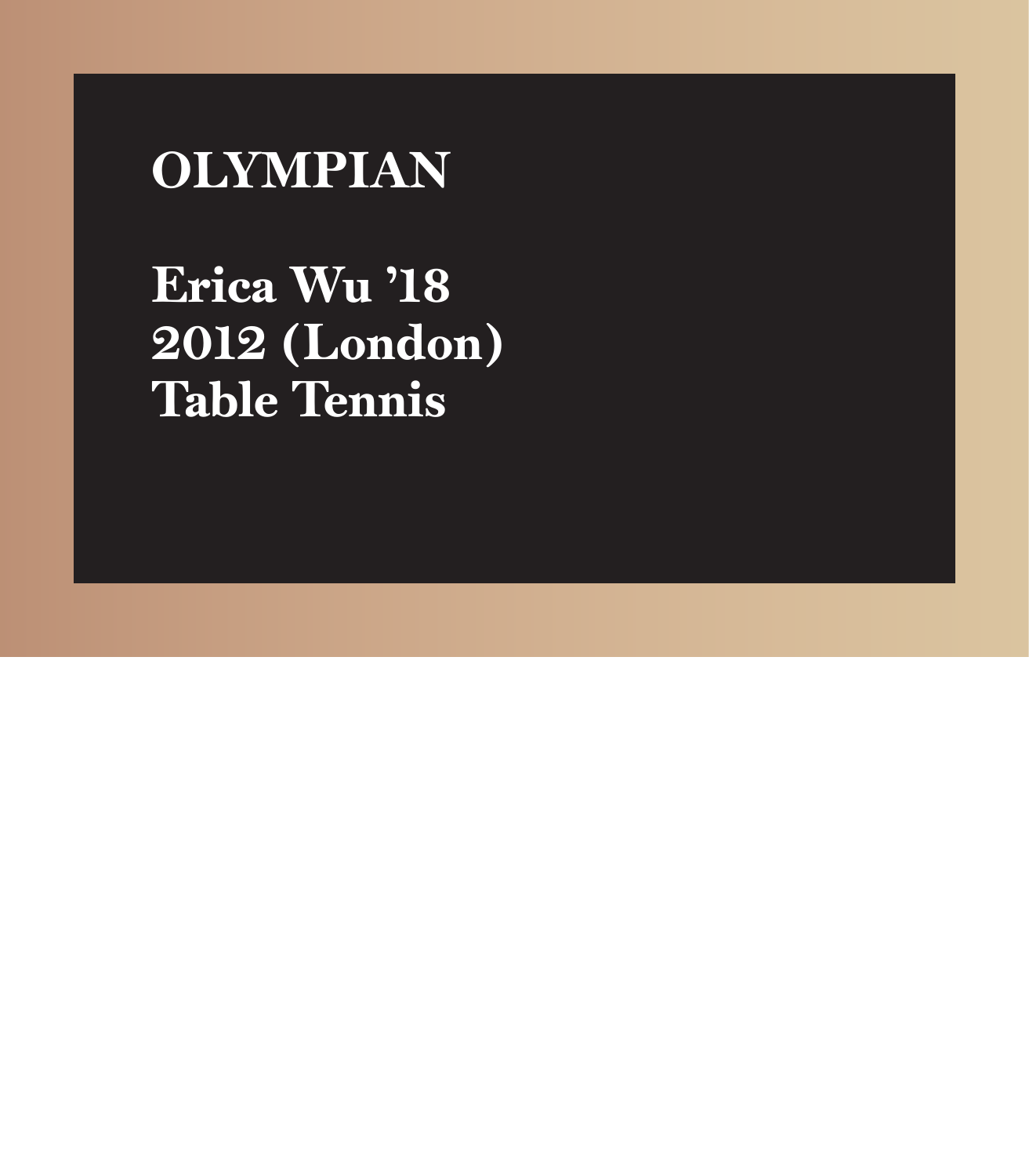# Katherine Holmes '17 2016 (Rio) Fencing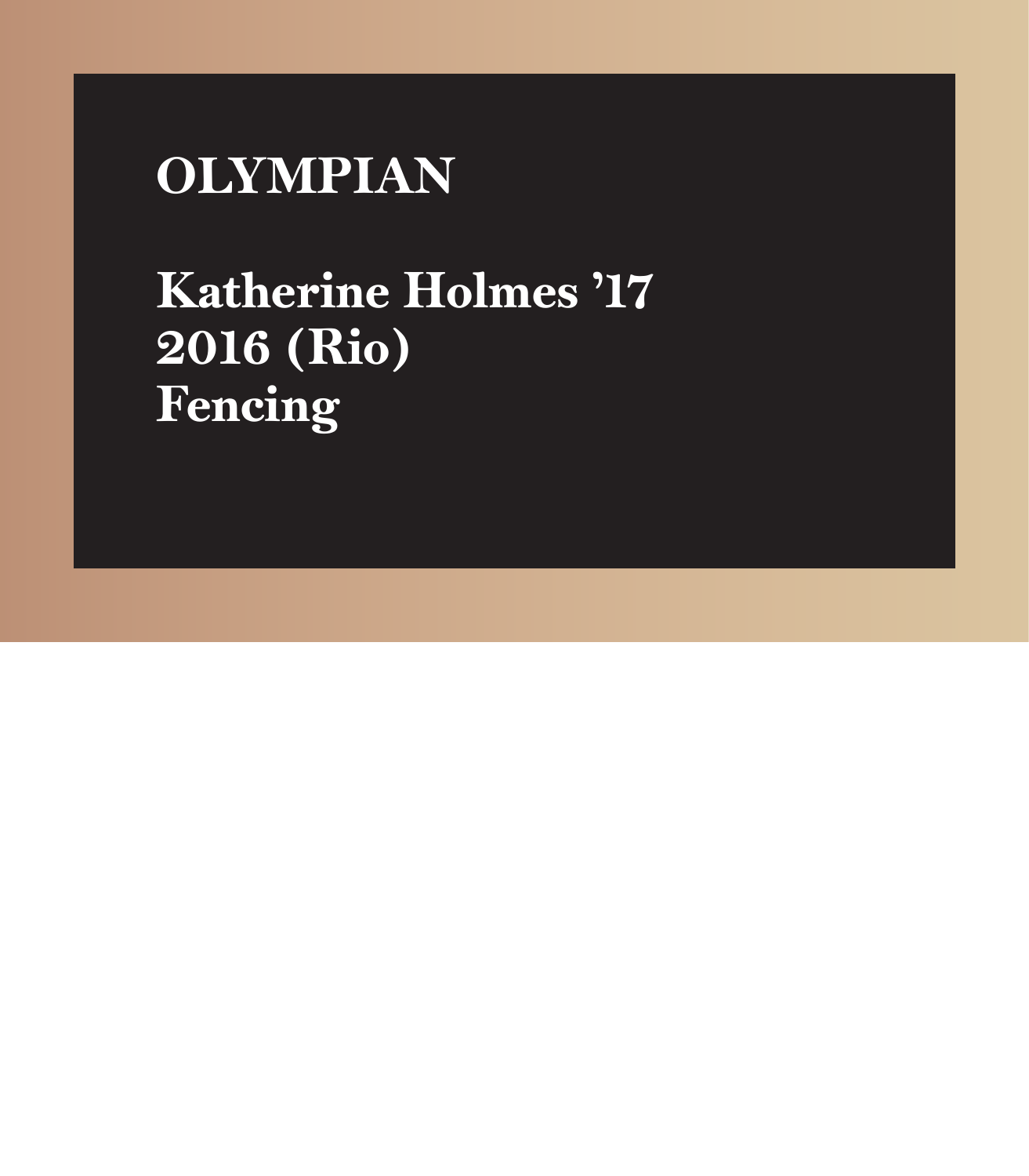Kathleen Sharkey '13 2016 (Rio) Field Hockey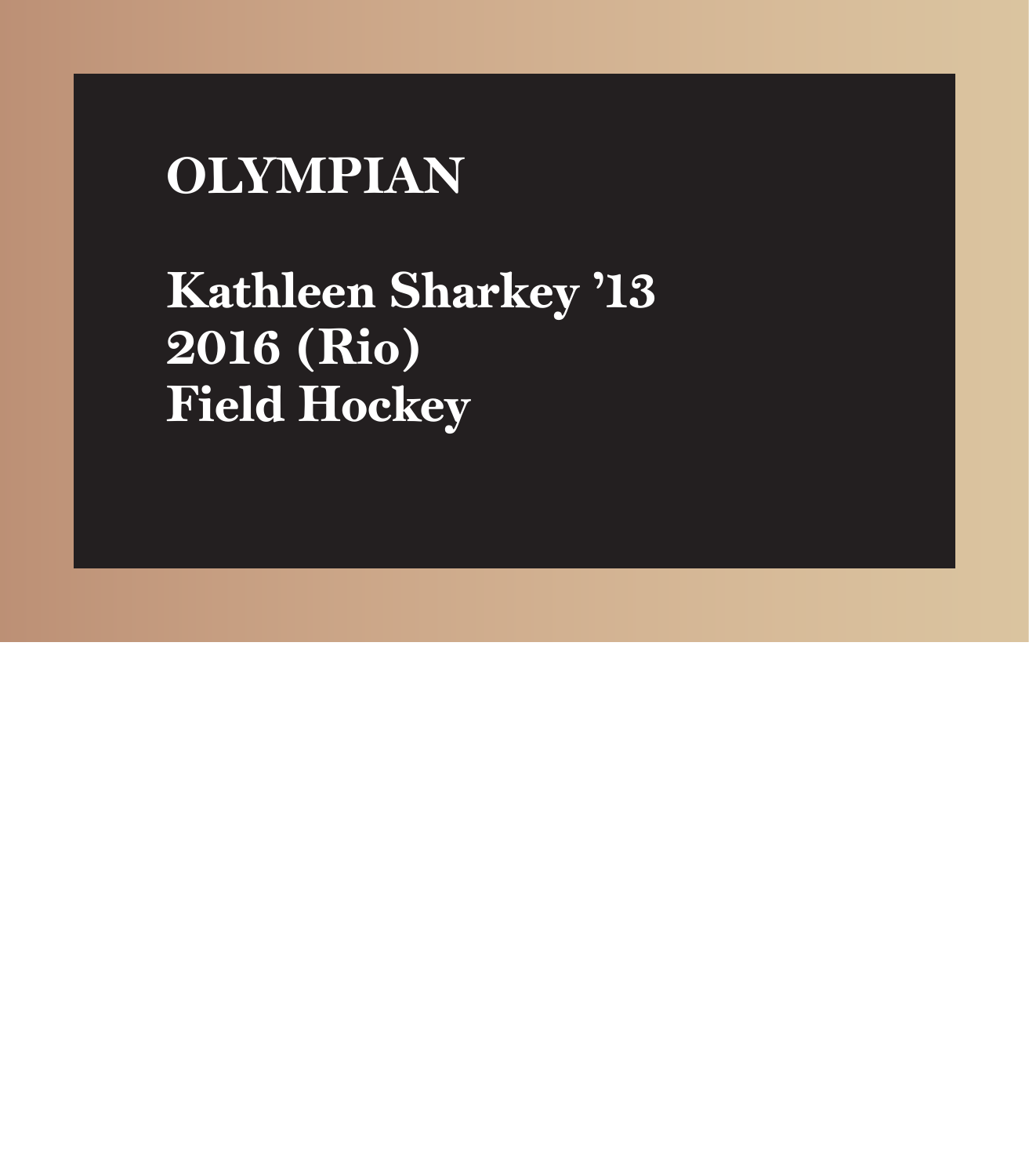Ashleigh Johnson '17 2016 (Rio) Water Polo Gold 2016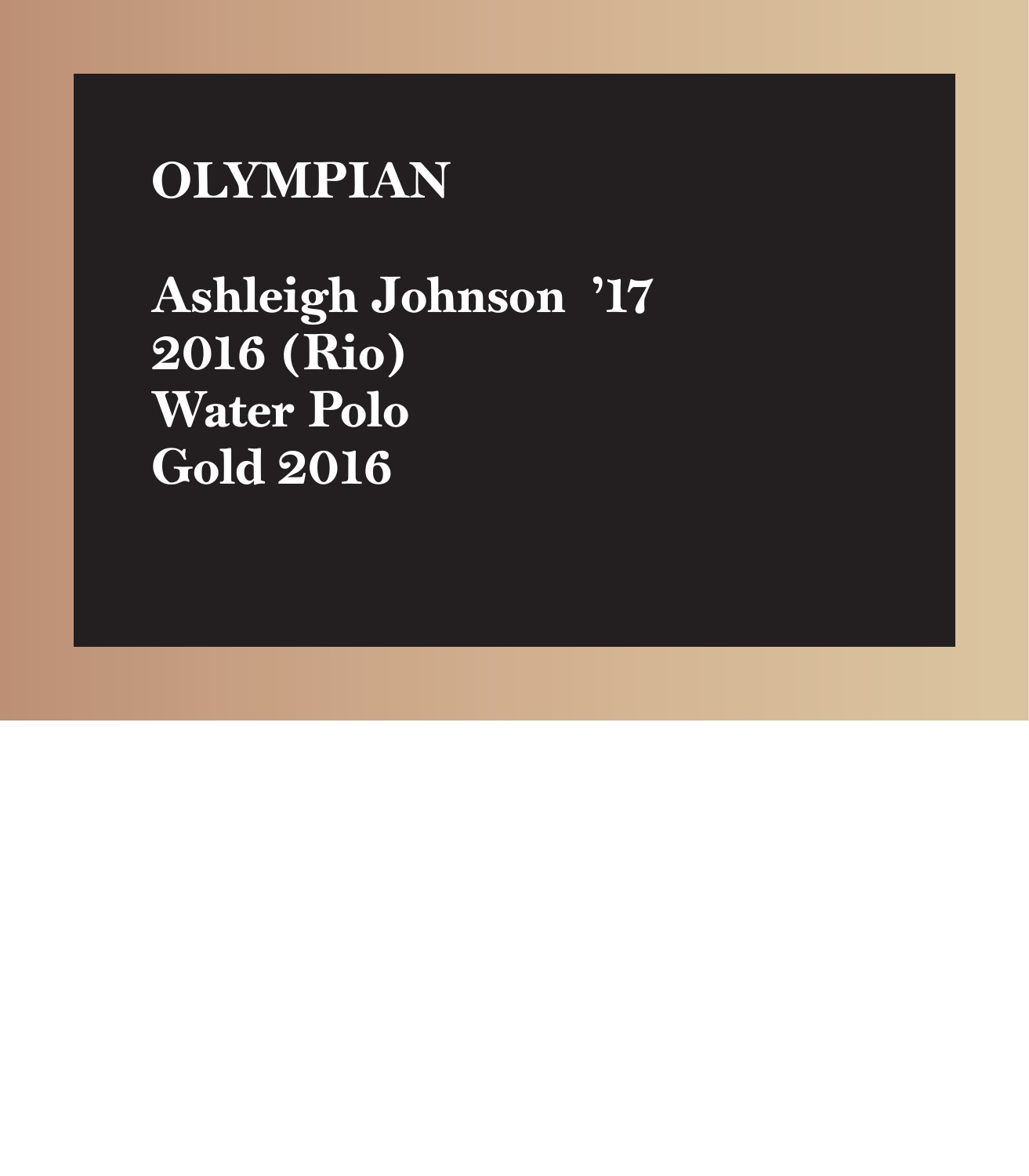Kate Bertko '06 2016 (Rio) Rowing